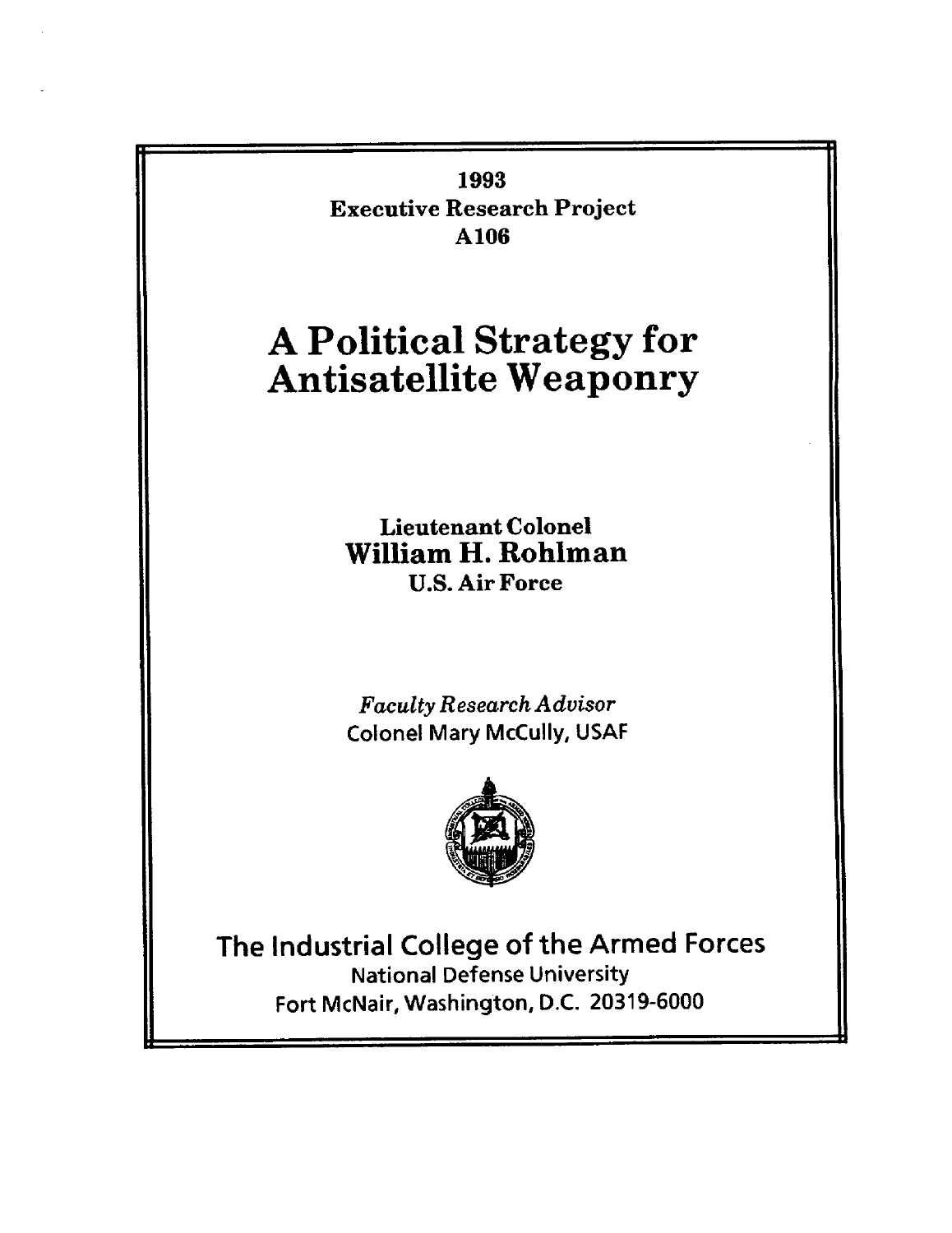# **DISCLAIMER**

This research report represents the views of the author and does not necessarily reflect the official opinion of the Industrial College of the Armed Forces, the National Defense University, or the Department of Defense.

This document is the property of the United States Government and is not to be reproduced in whole or in part for distribution outside the federal executive branch without permission of the Director of Research and Publications, Industrial College of the Armed Forces, Fort Lesley J. McNair, Washington, D.C. 20319-6000.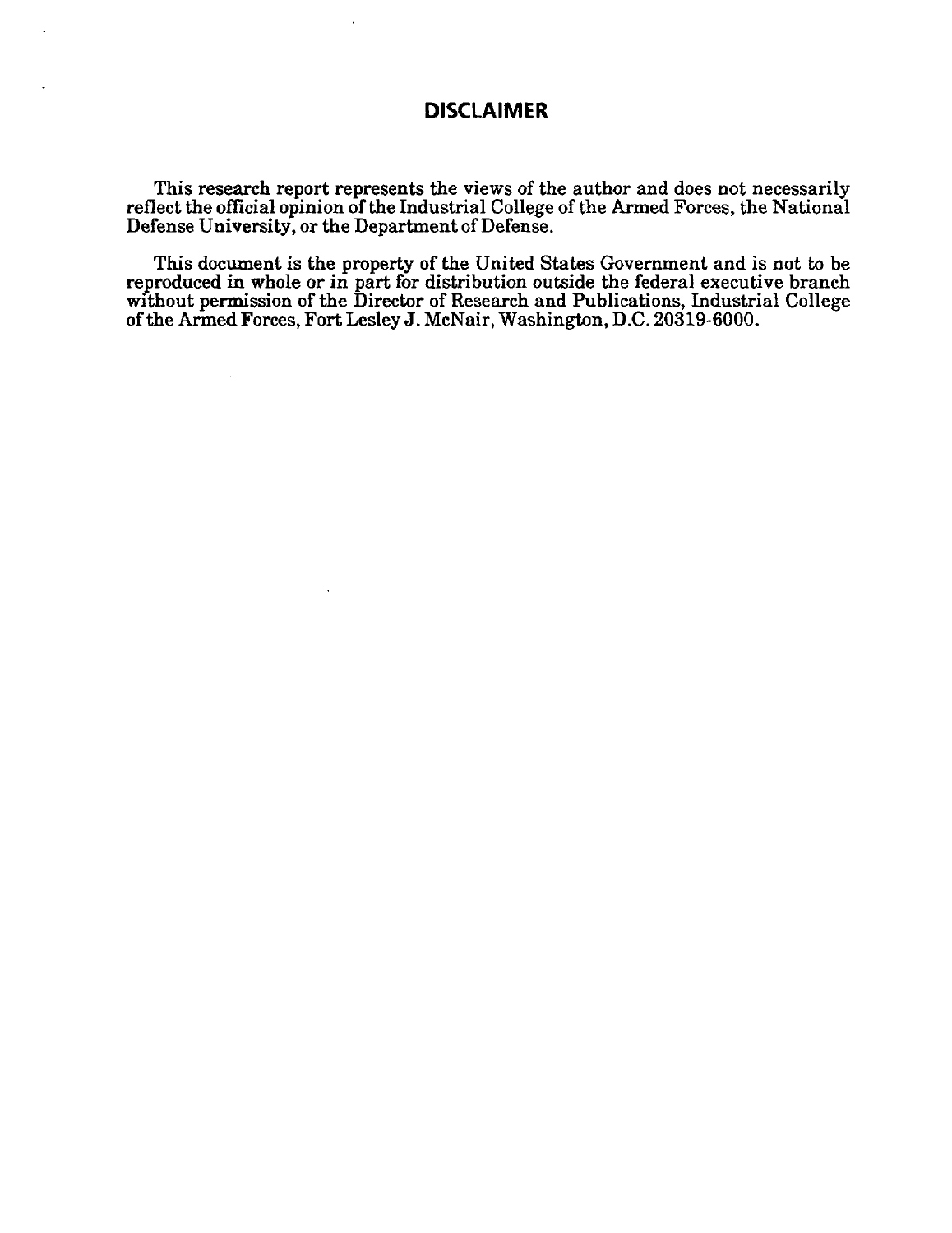### A POLITICAL STRATEGY FOR ANTISATELLITE WEAPONRY

#### RESEARCH STATEMENT

This paper analyzes and develops a political strategy for United States (US) antisatellite (ASAT) weapon programs. Currently, the US has no fielded capability to negate enemy satellites (Smith, 1991, p. CRS-2). The Russians have demonstrated and fielded a capability, but it has numerous operational constraints which keep it from being a strategically threatening weapon (Stares, 1987, p. 89).

Domestic support for ASAT weapons is weak at best. A revised political strategy for ASAT weapons is required to deal with the new US political conditions and world order, This paper:

- Provides background on the geography of space and a definition of ASATs and their uses - examines the national requirements for ASAT weaponry **-** discusses relevant ASAT policy issues **-** assesses the domestic po|Itlcal sltuatlon for ASATs - presents options for the future of US ASAT programs

### **BACKGROUND**

#### Geography of space

The United States is a trading nation, relying on free access to all earth's regions. People are readlly familiar

 $\mathbf{1}$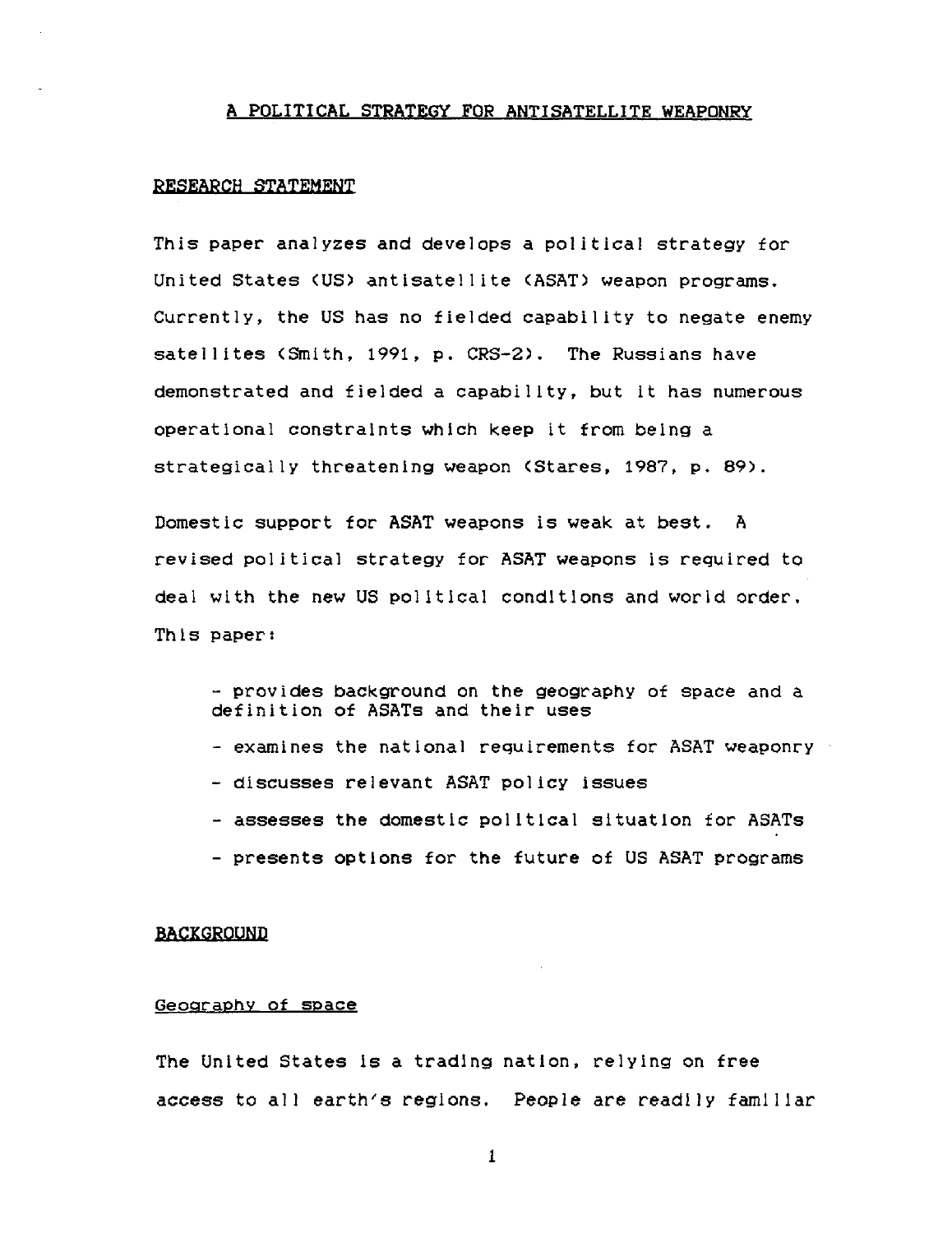with international commerce on the seas and the movement of goods worldwide via land and alr routes. Such trade relies upon freedom of access and navigation.

Our thinking needs to be extended further into the third dimension. The United States is critically dependent on the freedom of passage in space in addition to alr, land, and sea. This dependence is growing daily, with tremendous commercial and scientific opportunitles expected before the end of this century, if not already.

Let's consider the "geography" of space. Collins (1989, pp.  $6-22$ ) divides the Earth-Moon system into four discrete regions, briefly defined as:

Earth and atmosphere. This region includes our planet and the atmosphere extending above the Earth to about 60 miles. A number of installations on Earth provide support for space operations in the following regions.

Circumterrestrial space. This region of space extends from about 60 miles above the earth's surface to 50,000 miles, an arbitrary upper limit. This region contains almost all US satellites, including those in geosynchronous, medium, and low earth orbit.

Moon and environs. This region Is shaped llke a quarter slice of pie and extends from 50,000 to 360,000 miles from earth, wlth the moon in the middle of the sector.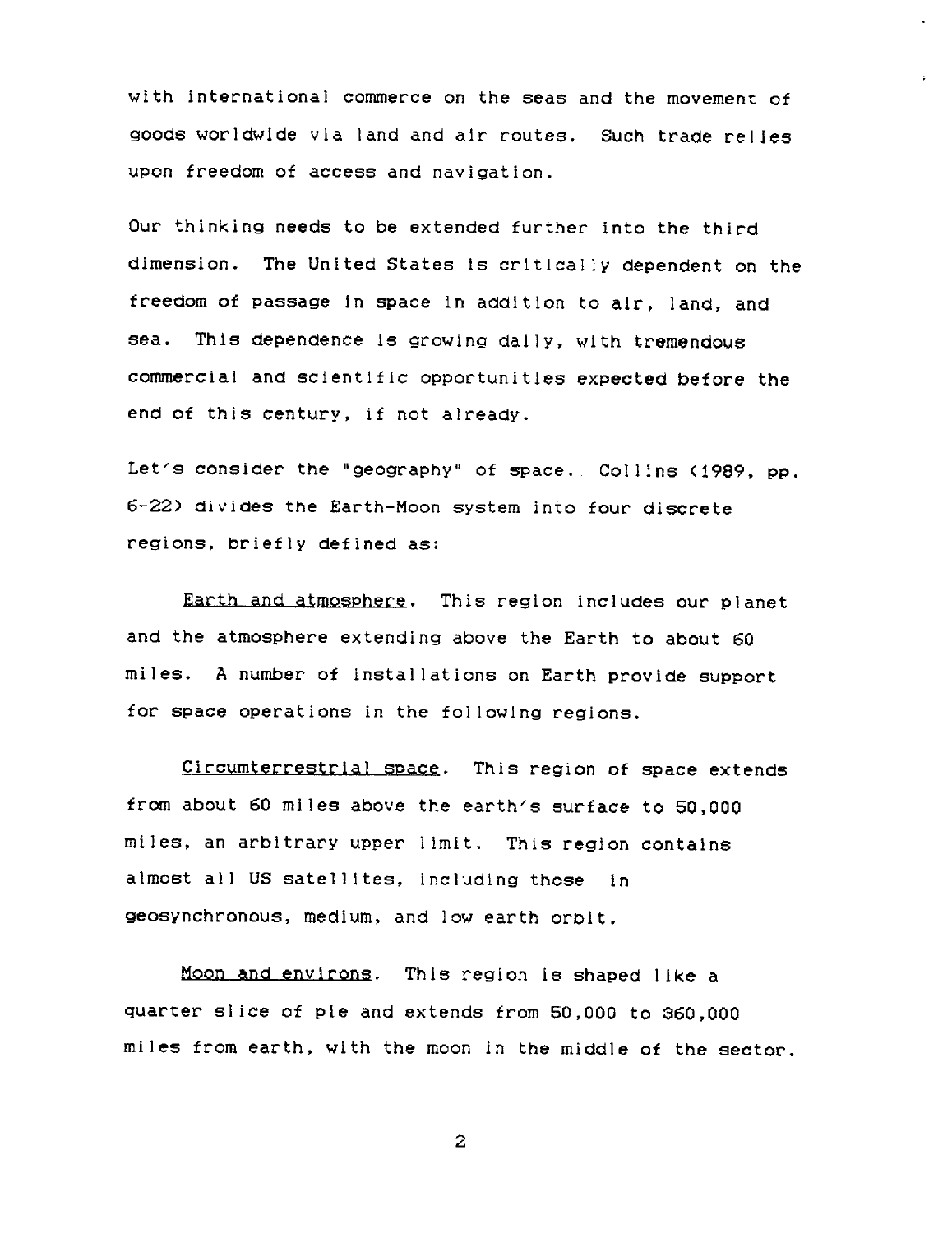Outer envelope. This encompasses a globe-shaped area from 240,000 to 480,000 miles from earth.

This paper focuses on clrcumterrestrla] space (60 to 50,000 miles), since this is the region where political, economic, and military development are most likely to occur over the next 20 years. This is also the region where ASAT weapons could be employed.

# Definition of antlsatelllte weapons

So what are antlsatelllte, or ASAT weapons? It is interesting to note the term is not defined in Joint Chiefs of Staff publications. Colonel Robert C. Hughes, USAF, (1990, p. 239) defines antisatel|ite weaponry as:

"A weapon designed to destroy satellltes in space. The weapon may be launched from the ground or an aircraft or be based In space, The target may be destroyed by nuclear or chemical exp]oslon, *collision* at high speed, or directed energy beam".

A Canadian, Mr. Peter C. Hughes, describes ASAT weapons as having two key properties:

- they are capable of inflicting major harm on satellltes; and

- their owners intend them to inflict major harm on satellites, if sufficiently provoked (Hughes, 1991, section 2.1).

Note first how broad the ASAT definition is and second how it is impossible to be certain of intent. These *ambiguous*  aspects of ASATs, capability and Intent, *complicate* any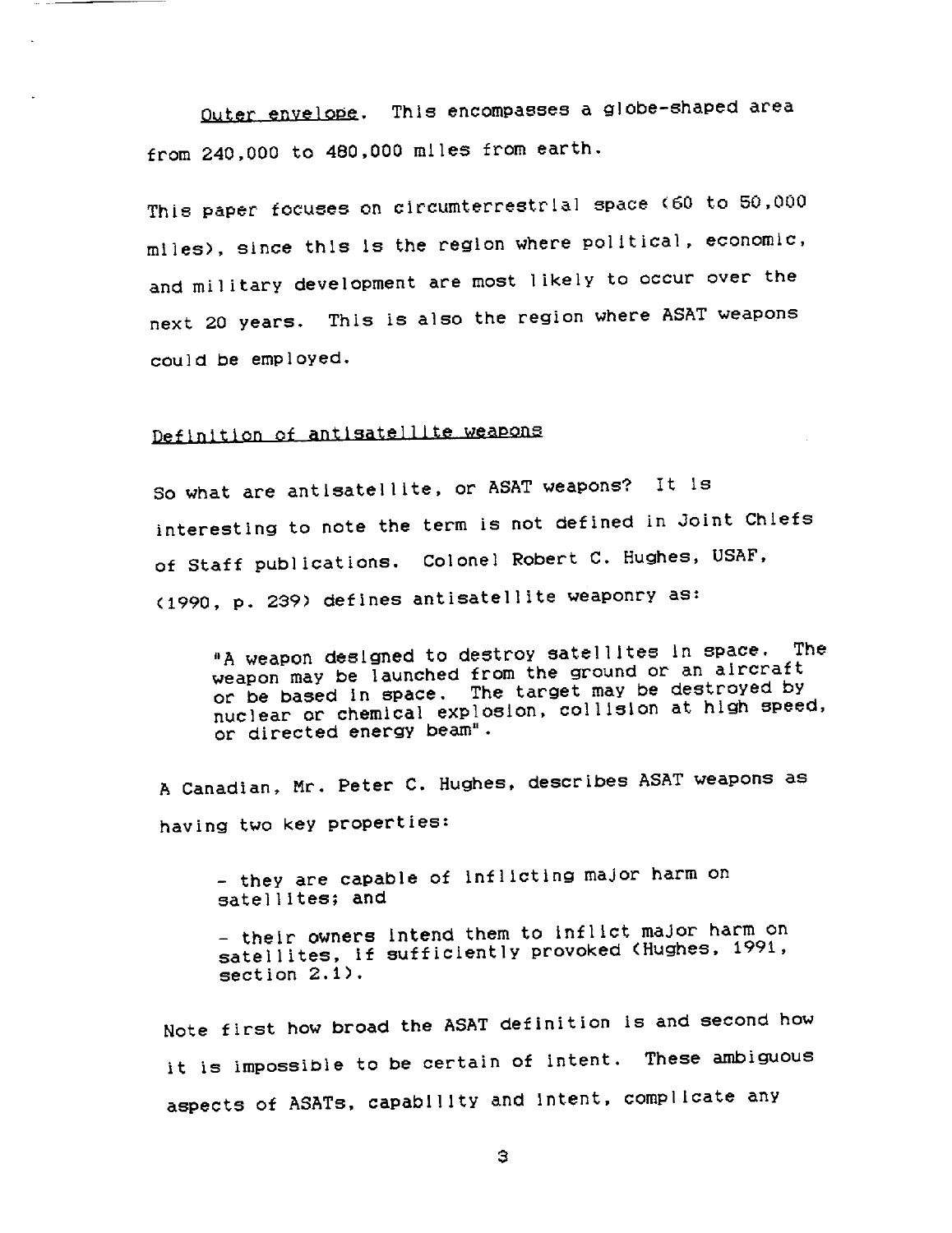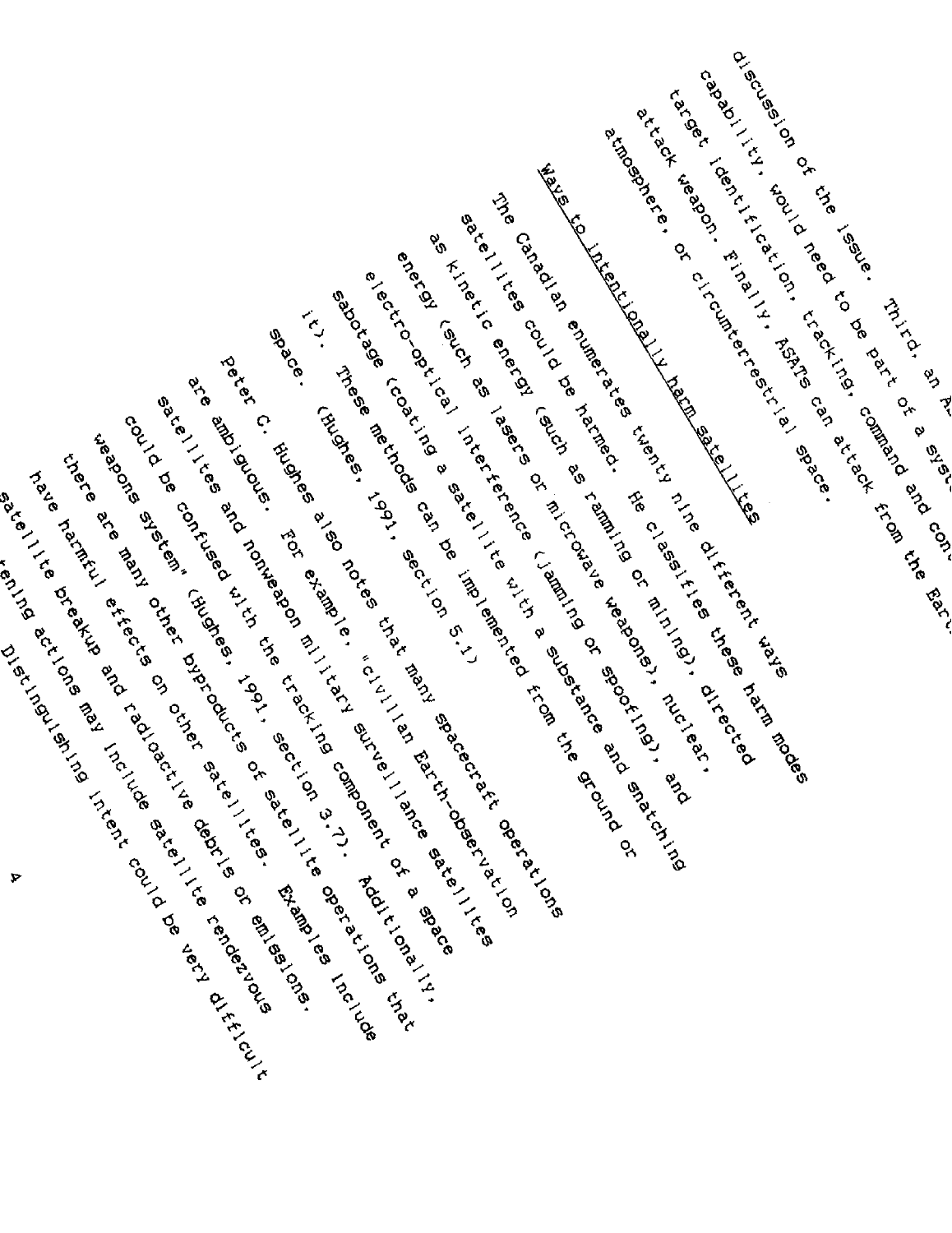for certain modes of satellite harm. (Hughes, 1991, section 4.1)

Hughes then Identlfles five demonstrated ASAT capab111tles, two of whlch are "space-to-space weapons; the remainder are ground-launched d|rect-ascent weapons, without orbiting capabilities." These five are:

- The US F-15 miniature homing vehicle, which co]lldes with a target. It was terminated after demonstration.

- The US nuclear ASAT, deactivated 20 years ago.

- The US exoatmospherlc reentry interceptor system (ERIS), a strategic defense weapon wlth inherent ASAT capabilities. This kinetic kill weapon is not fielded.

- The Russian's nuclear ASAT, deployed around Moscow.

- The Russian co-orbital ASAT, operational and demonstrated 20 times <Hughes, 1991, section 2.4).

Additionally, there are many developmental weapons wlth ASAT potential |ncludlng lasers, tall guns, and space-based Interceptors *such* as Brilliant Pebbles (Hughes, 1991, sections 2.4).

This background section of the paper discussed the geography of space and our Interest in circumterrestrla] space. It defined what an ASAT weapon is and reviewed the types of harm ASATs could do to satellites. It concluded with five demonstrated ASAT capabilities and showed there are other systems with potential ASAT applications under development.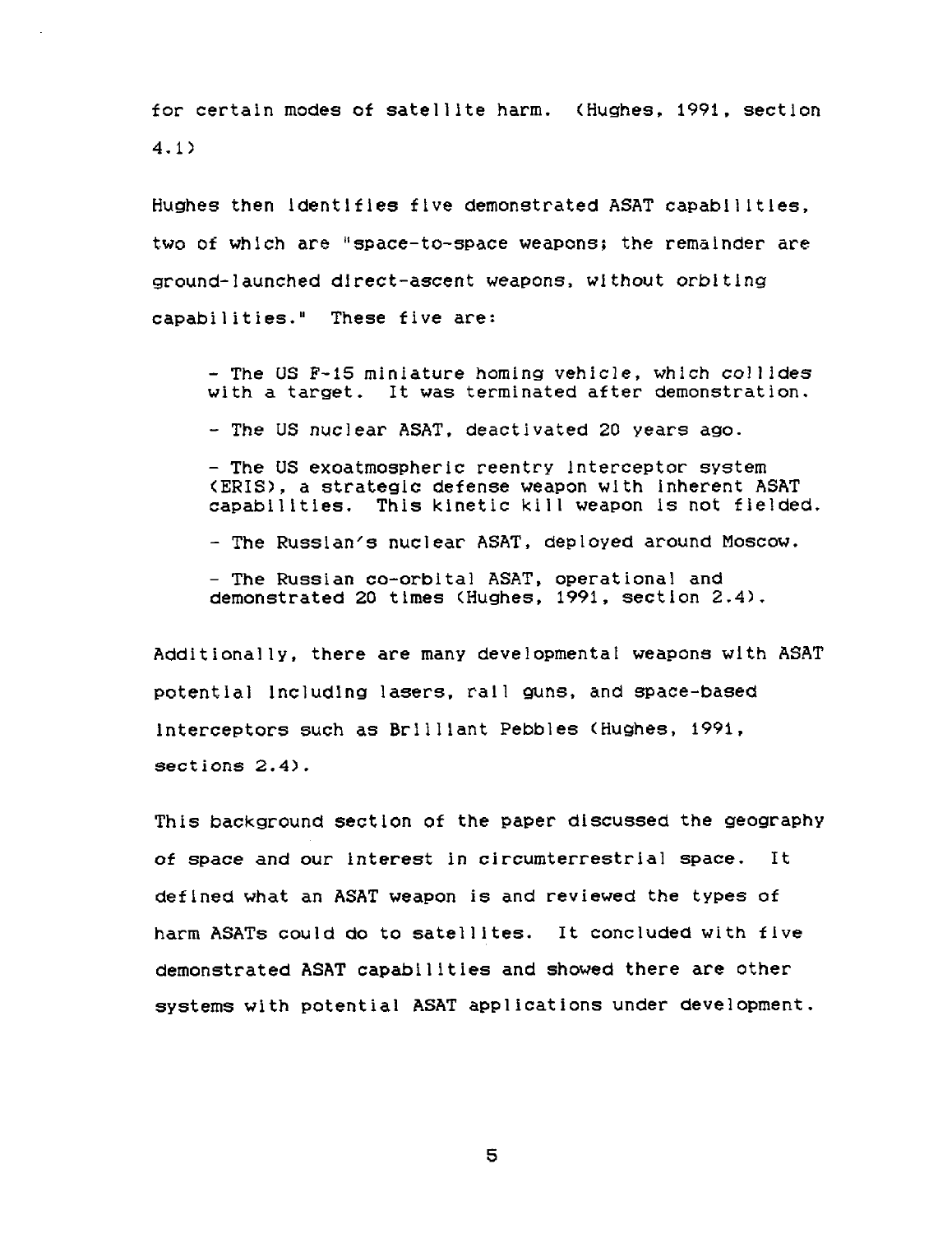### **NATIONAL REQUIREMENTS FOR ANTISATELLITE WEAPONRY**

This section assesses US national interests and objectives relating to ASAT weaponry. Military regulrements and economic interest in space are reviewed. This analysis then forms the basis for an assessment of where policy might be headed under the new Administration.

### Relevant national security interests and objectives

ASATs are one means by which the nation could actively protect its space assets (through deterrence and defensive satellites) as well as prevent other countries from controlling or dominating clrcumterrestrlal space. As stated in the current National Security Strategy:

"Foremost, the United States must ensure its security as a free and independent nation, and the protection of its fundamental values, institutions, and people". Supporting goals include "protecting the United States and its citizenry from attack" and "ensuring no hostile power is able to dominate or control a region critical to our interests" (1993, p. 3).

Further, one national security objective is to seek "an open international trading and economic system which benefits all participants", including the "free movement of goods, capital and labor" (1993, p.3). As noted earlier, space is a vital region for our economic development, where we depend on free access and navigation.

Our national security Interests and goals are further defined in the National Space Policy which directed the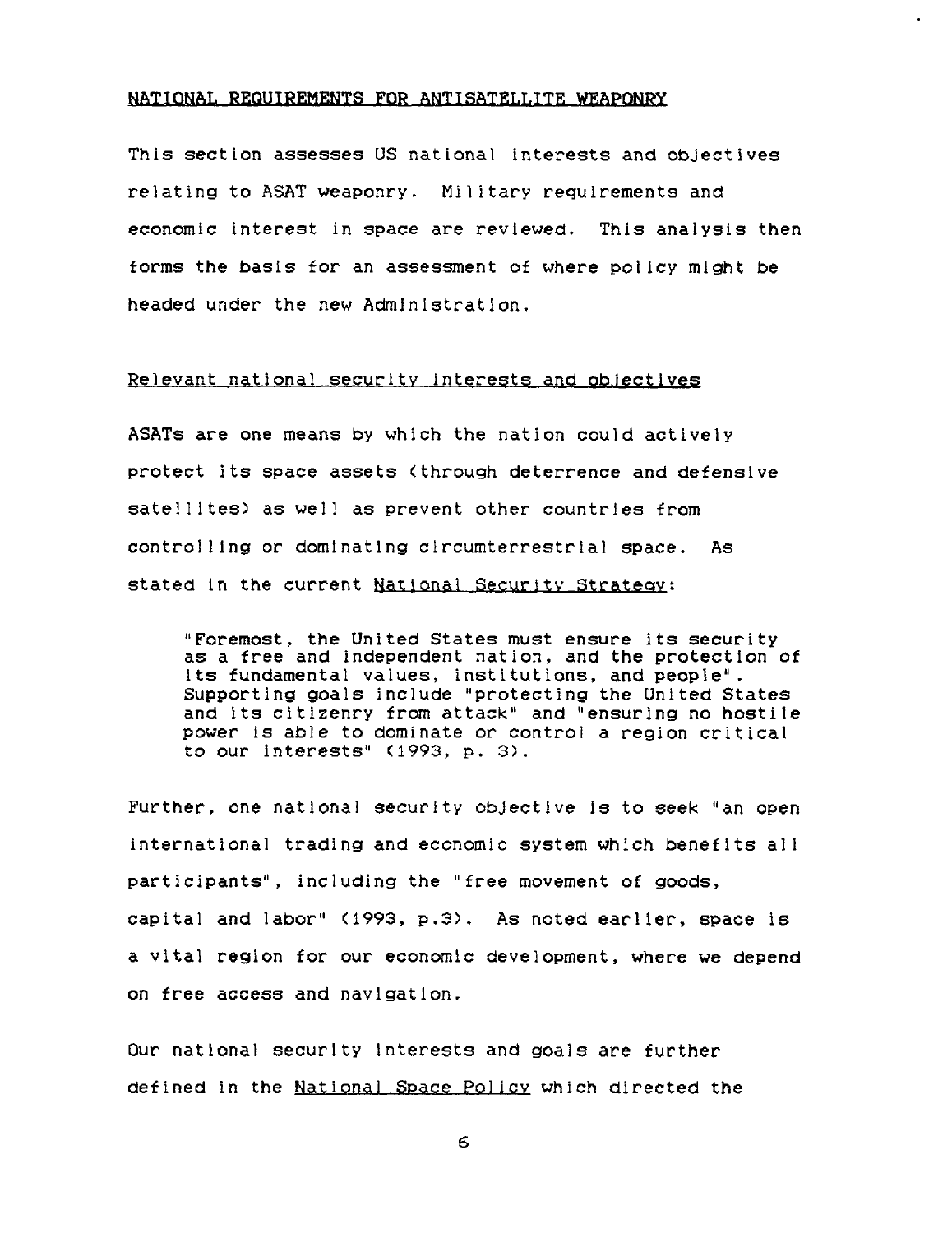Department of Defense to "develop, operate, and maintain enduring space systems to ensure freedom of action in space. This requires an integrated combination of antisatellite, survivability, and surveillance options." (National Space Policy, 1989, p. i0). Of course, this space policy may well change with the Clinton Administration. The next two sections further explore our military requirements and economic Interests in space, specifically in regards to ASATs.

# Milltarv reauirements for ASATs

In the past, the discussion of ASATs was always in a bipolar context, examining the stability of space weapons in the context of the US-USSR Impasse, deterrence, and stability (May, et al, 1988). This limited analysis of ASAT weaponry is no longer appropriate for the emerging world order, and needs to be broadened In light of developments at home, as well as the changing threat environment.

Desert Shleld/Desert Storm operatlons highlighted the need for control of space in a post-Cold War environment. Some interesting facts include that over 70% of long-haul communications went by satellite and most mapping was generated from satellite imagery. Weather forecasting, based on the Defense Meteorological Satellite Program, was critical to target selection and battle damage assessment. The Defense Support Program satellites provided warning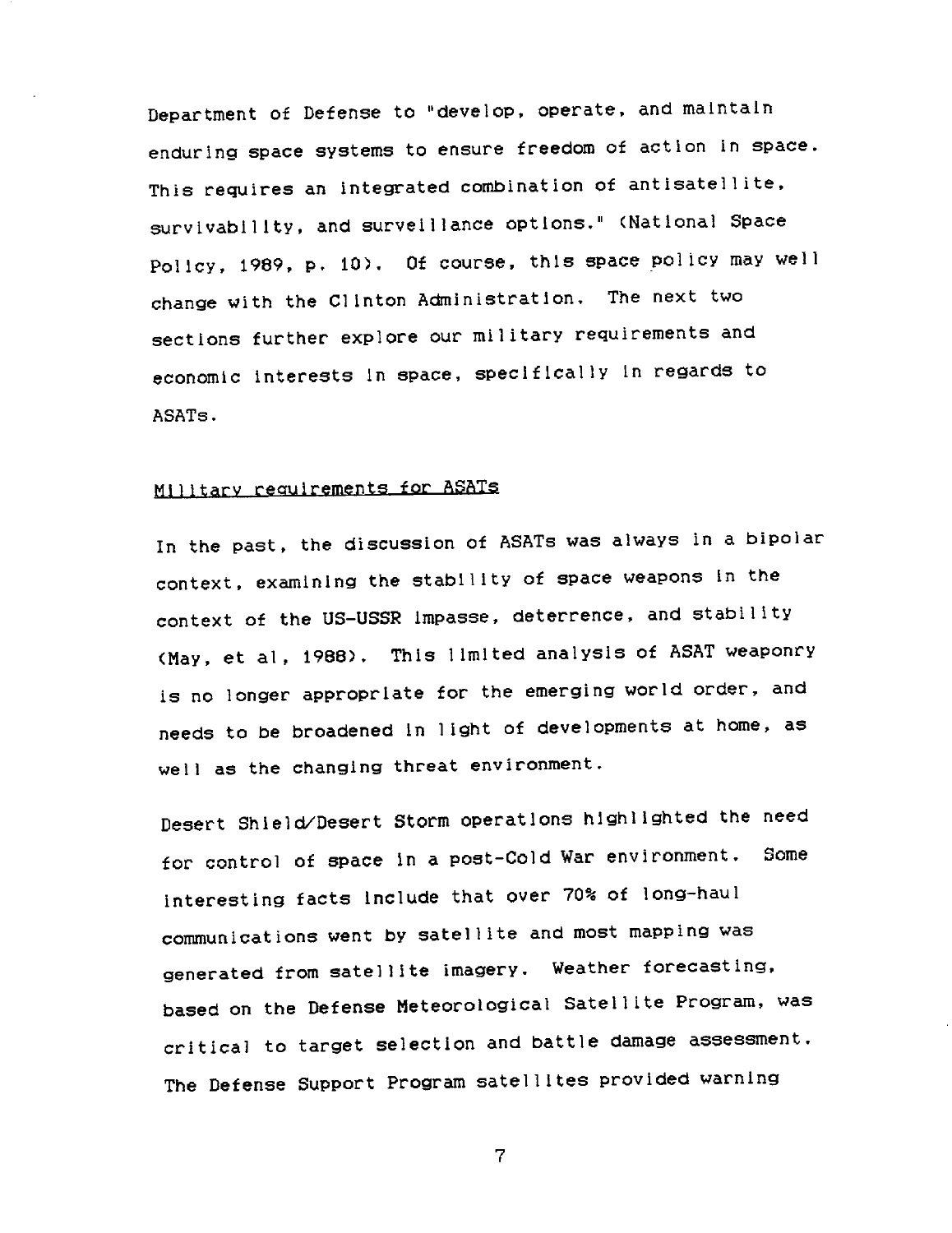information necessary for Patriot intercepts of tactical ballistic missiles (which travelled through space to strike Saudi Arabia and Israel>. Finally, the Global Positioning System provided accurate navigational information for all the forces deployed (Hughes, 1993, class notes).

LtGen Moorman, the Air Force Space Command commander summarized the lessons learned as follows:

"The ability of the United States to maintain the initiative and *to* sustain surprise by masking its military actions would have been *much* more difficult if Saddam Hussein - or a future adversary - had his own space reconnaissance assets. This prospect argues for an ASAT system to assure that, just as US forces achieved control of the air and the battlefield, we can contro| space as well (i.e. achieve space superiority)." (Moorman, 1992, p.22)

Military requlrements exlst for ASAT capabilities. The Joint Requirements Oversight Council issued initial kinetic energy antisatellite requirements in 1990 (JROCM-009-90, Feb 90), which is under review, per Congressional direction. The Office of the Secretary of Defense is required to submit a revised Operational Requirements Document to the Congress in May 1993 (Chadbourne interview, Jan 93).

### Economic interests

Currently the Unlted States has invested at least \$400 to \$500 bl|llon in space and its related *Infrastructure* (Smith, 1992, November 12, p. CRS-7). Thls does not Include investments made by the National Reconnaissance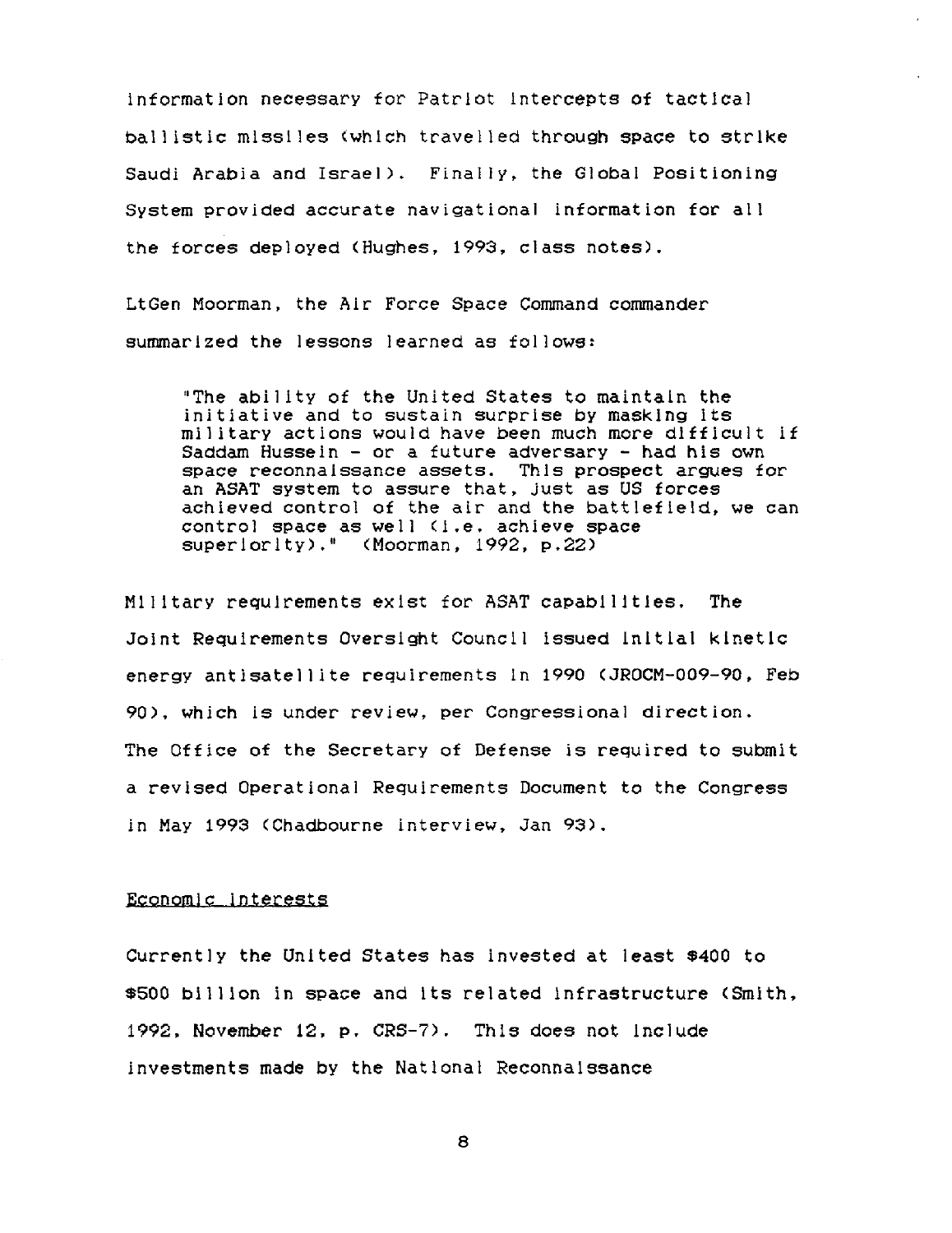Organization, which classifies Its space budget. While about half of our assets Is military hardware, the United States also has a significant market sector, telecommunications, which Is critically dependent on satellite assets.

This te]ecommunicatlons sector is growing rapidly. Today, over S300 trillion of flnancia] transactlons move worldwide via satellites (Copaken, class notes). The space market Is expected to expand beyond *telecommunications* and grow up to as *much* as \$50 billion a year by 2000, in the areas of space infrastructure (S15.6B), satellite technology (\$17.8B), and space-materlal processing (\$17.9B) (Thurbach, 1988, p 32).

The United States faces stiff competition for the commercial development of space. The European Space Agency and Russia already compete against the US In certain space technologies and applications, such as commercial imagery (Spot Image) and launch services. Additionally, the Japanese are developing an indigenous space industry, which may be operational by the end of the decade (Hughes, class notes).

History Is replete wlth examples of conflict arlslng from the *commercial* development of new territory. Whether it be the development of spice routes, exploitation of the New World's natural resources, or the European division of the African continent, each has led to disputed claims of rights to develop. These disputed claims inevitably led to the development of military forces to assert rights and wars to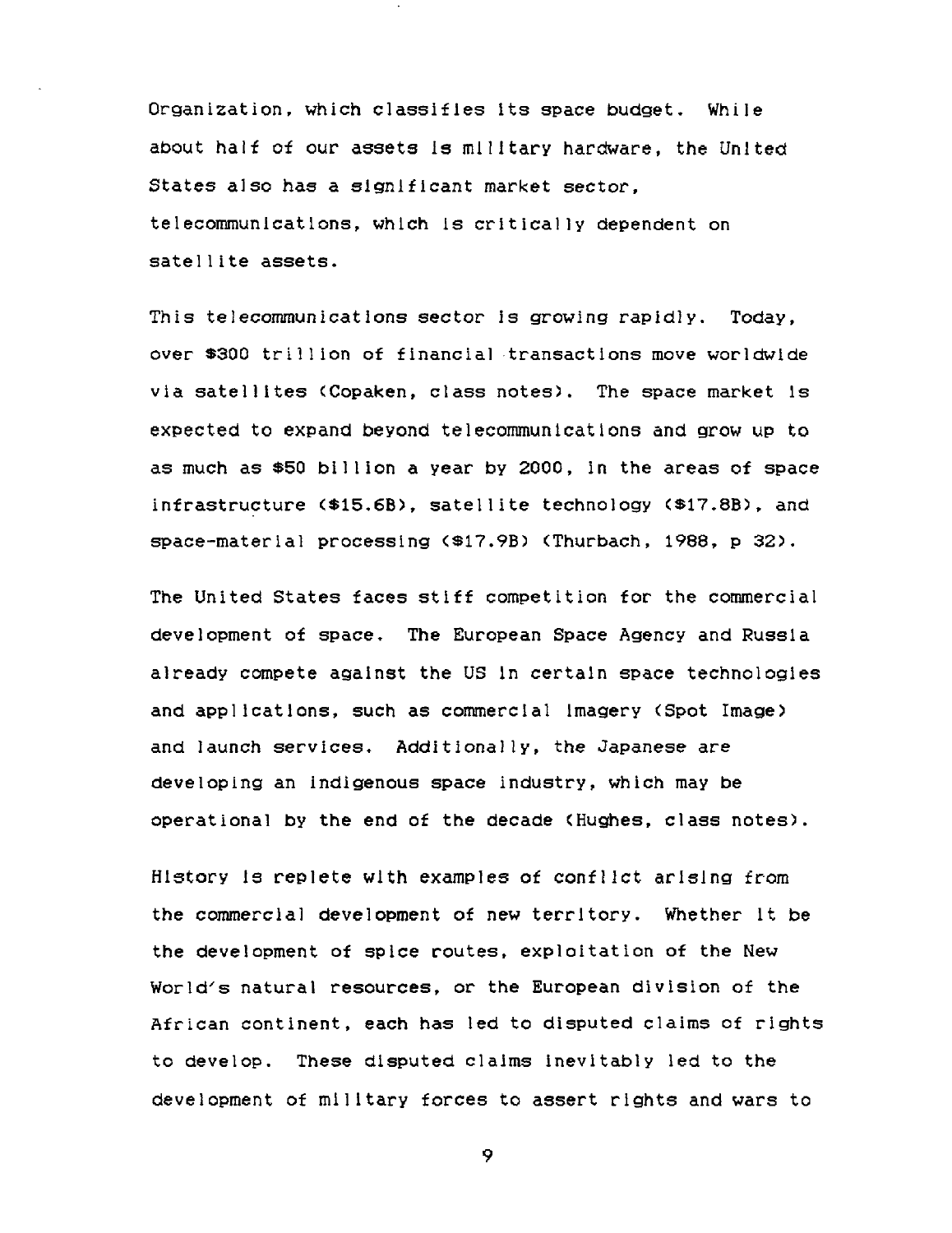ensure "fair" access to new markets. What has changed to believe the friction of economic competition wl|l be any more peaceful than the *economic* competition of the last 6000 years of recorded history?

In summary, the nation and military has identlfied national objectives, strategies, and reguirements for ASATs. Yet, reduced funding has prevented real progress on developing a demonstrated ASAT capability. This reduced ASAT funding reflects waning ]egis]atlve and congressional support. Thls support has weakened because of the rapidly changing domestic and global environment, which reemphasized a number of fundamental ASAT policy issues.

### **RELEVANT ASAT POLICY ISSUES**

This section summarizes several of the key policy issues Involved wlth the ASAT debate.

### What is the ASAT threat?

The demise of the Soviet Union in 1989 changed the United States Congress" perception of the threat. During the Fiscal Year 1993 budget deliberations, the House Armed Services Committee stated "the committee does not believe that It Is necessary to continue wlth our kinetic energy and directed energy ASAT programs." (HR 102-527, May 92)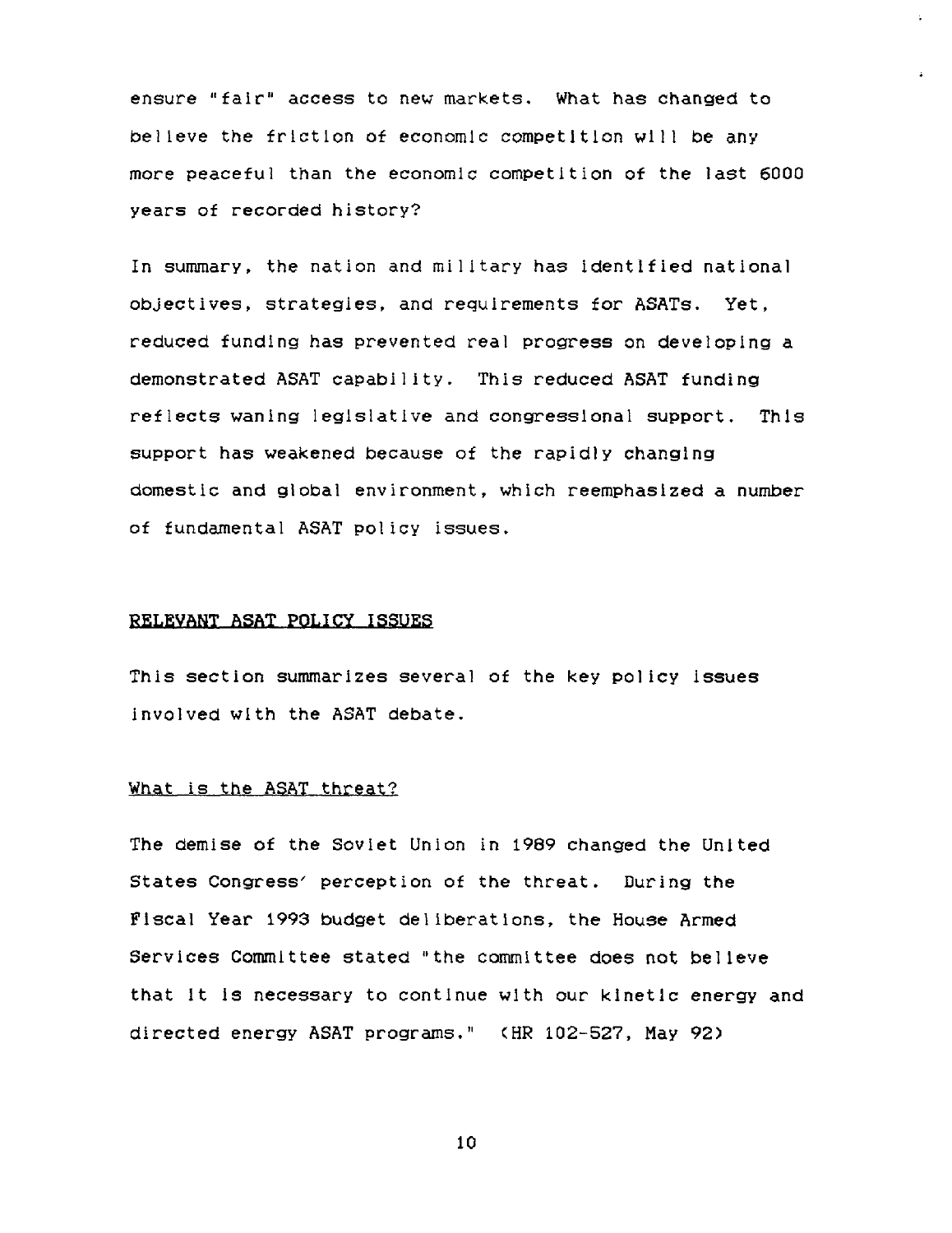The Senate was not convinced the threat evaporated. In the joint committee report on the National Defense Authorization Act, the conferees noted "the number of Third World nations that are gaining access to data derived from satellltes" is increasing. (HR 102-966, Oct 92)

Our satellites may also be threatened by Third World ASATs in the next ten years. At the conference "Space Policy for the 1990s", some space policy experts noted that miniaturized technology, coupled wlth commercially available boosters, make it possible for the development of a relatively cheap ASAT for low earth orbit satellites (1993). Critics argue it is difficult technically to develop a complete ASAT system (including target identification, tracking, command and control) that would be effective in negating a redundant space function such as communication.

Such a weapon, while perhaps not a significant mllltary threat, could raise the political stakes of a regional conflict. Suppose Saddam Hussein could have destroyed a space shuttle or other low-earth orbit satellite? The political stakes would have changed, just as the Al Husseln tactical ballistic mlsslle changed the politics and strategy of the war,

# Should space be a sanctuary?

Many opponents of ASATs argue that space is, and should remain, a sanctuary free from offensive or defensive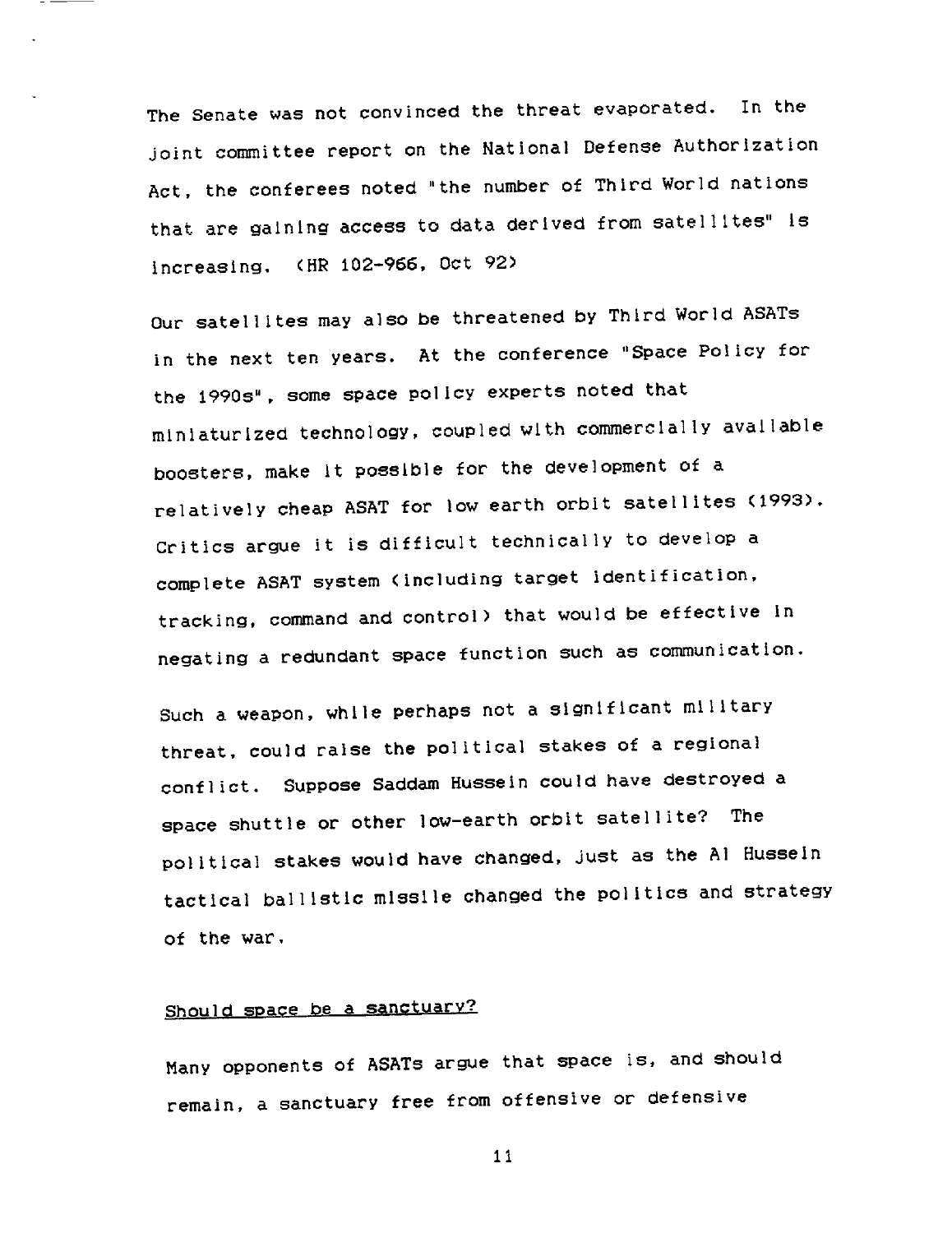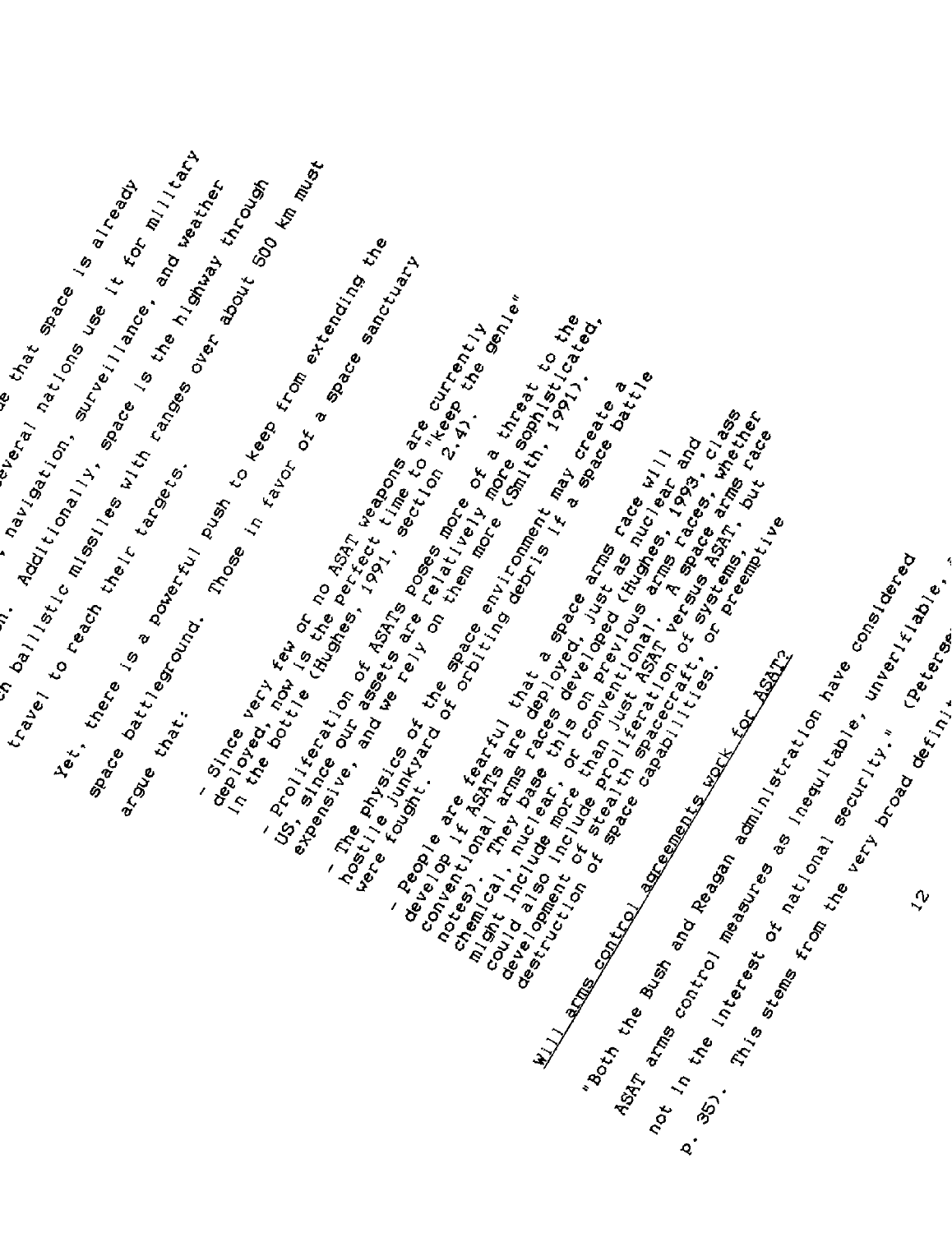is an ASAT, and the numerous ways a variety of devices can harm other satellites, intentionally or not. The history of arms *control* doesn't fully support our ability to gain compliance from a wide variety of actors on stopping weapons proliferation. Examples of the difficulties with arms control agreements Include:

- Soviet acknowledged abuse of the antiballistic missile (ABM) treaty through building the prohibited Krasnoyarsk ABM radar and claiming it was for air defense.

- Soviet breaking of the intermediate-range nuclear forces (INF) treaty by allowing East Germany to secretly keep 20 of the outlawed missiles.

- Frequent violations of the prohibitions against chemlca] warfare by Middle eastern countries.

**-** Continued proliferation of nuclear missiles despite the Non-proliferation Treaty and Missile Technology Contro] Regime.

Nations will continue to act within their own national security interests, in spite of international agreements.

Proponents of the arms control treaties would point out the elimination of a class of nuclear arms, significant reduction In conventional forces In Europe, and the START reductions in strategic nuclear arms as significant steps In promoting peace and stability worldwide.

Hughes outlines possible verification measures for ASATs, including the use of keep out zones around satellites and other *confidence* building measures, such as inspections.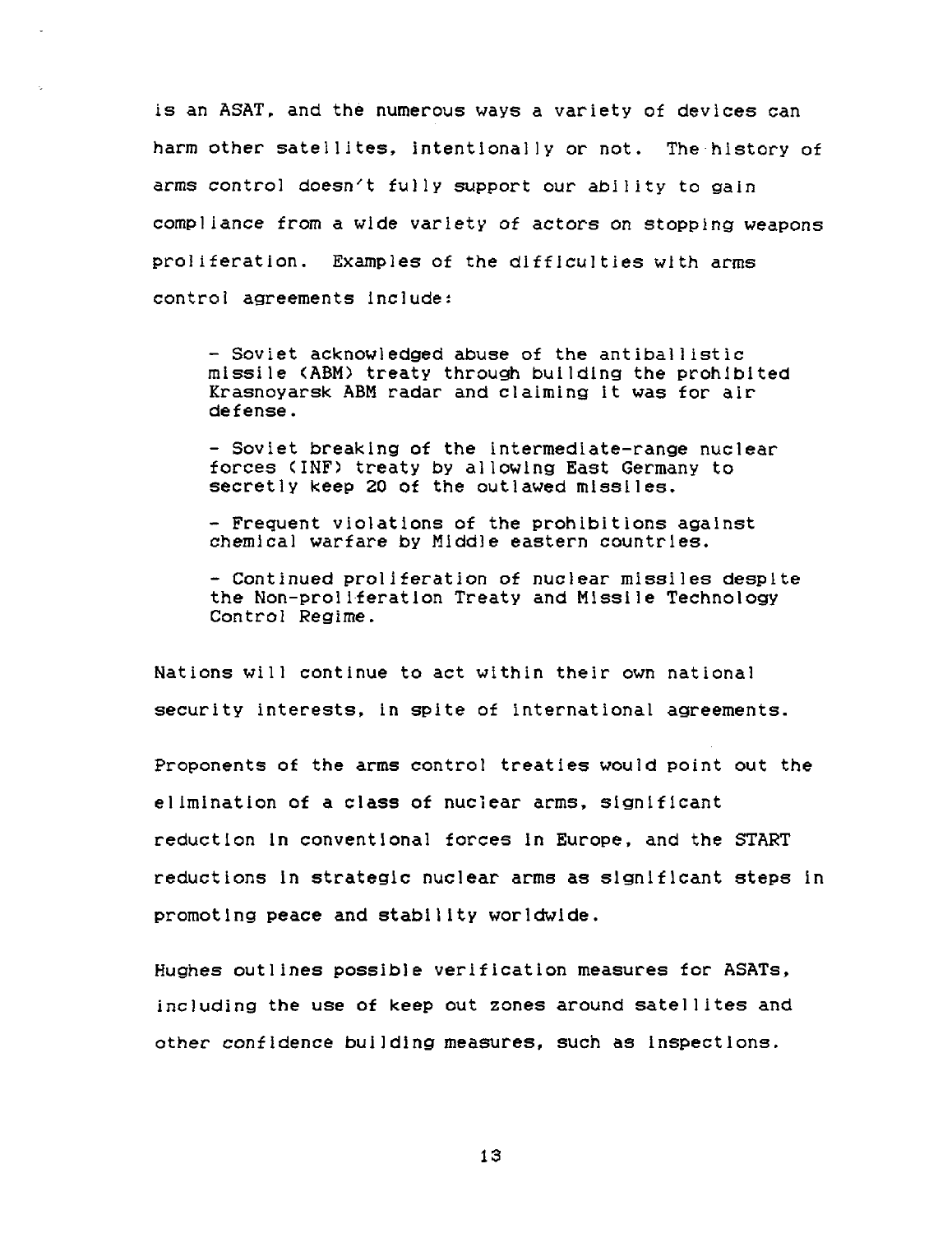### Are U.S vital national Interests at stake with ASATs?

Considering the state of today's ASAT technology and the financial status of Russia, it is hard to assert that either the survival of the United States or *our* economic well-belng is threatened by the lack of a US ASAT capability or the presence of a rudlmentary Russian capab1|Ity. However, there are several salient points that directly affect US interests. Consider the following Gulf War scenario from Woodward~s book, The Commanders (1991, p 199):

"All three Iraqi armored divisions had uncoiled and moved forward to within three miles of the Kuwait border. It was breathtaking, a beautiful military maneuver...It was a genuine line of death, miles long... As Lang's [senior Defense Intelligence Agency national intelligence officer for the Middle East] eyes raced over the images [satellite photos], he realized that armored units could not more vividly advertise their intent."

We were able to decisively win the ensuing war through superior intelligence, superior technology and firepower, and superior soldiers. Would the casualties have been so low tf Saddam had been able to see our formations and maneuvers with equal clarity; possessed similar weapon technologies; or been able to move, shoot, and communicate with the astonishing speed and accuracy that satellites enabled us to?

As we move to regional confrontations, the US will depend heavily on Its satellite technology to prevail quickly and with low loss of llfe. It is in our interests to be able to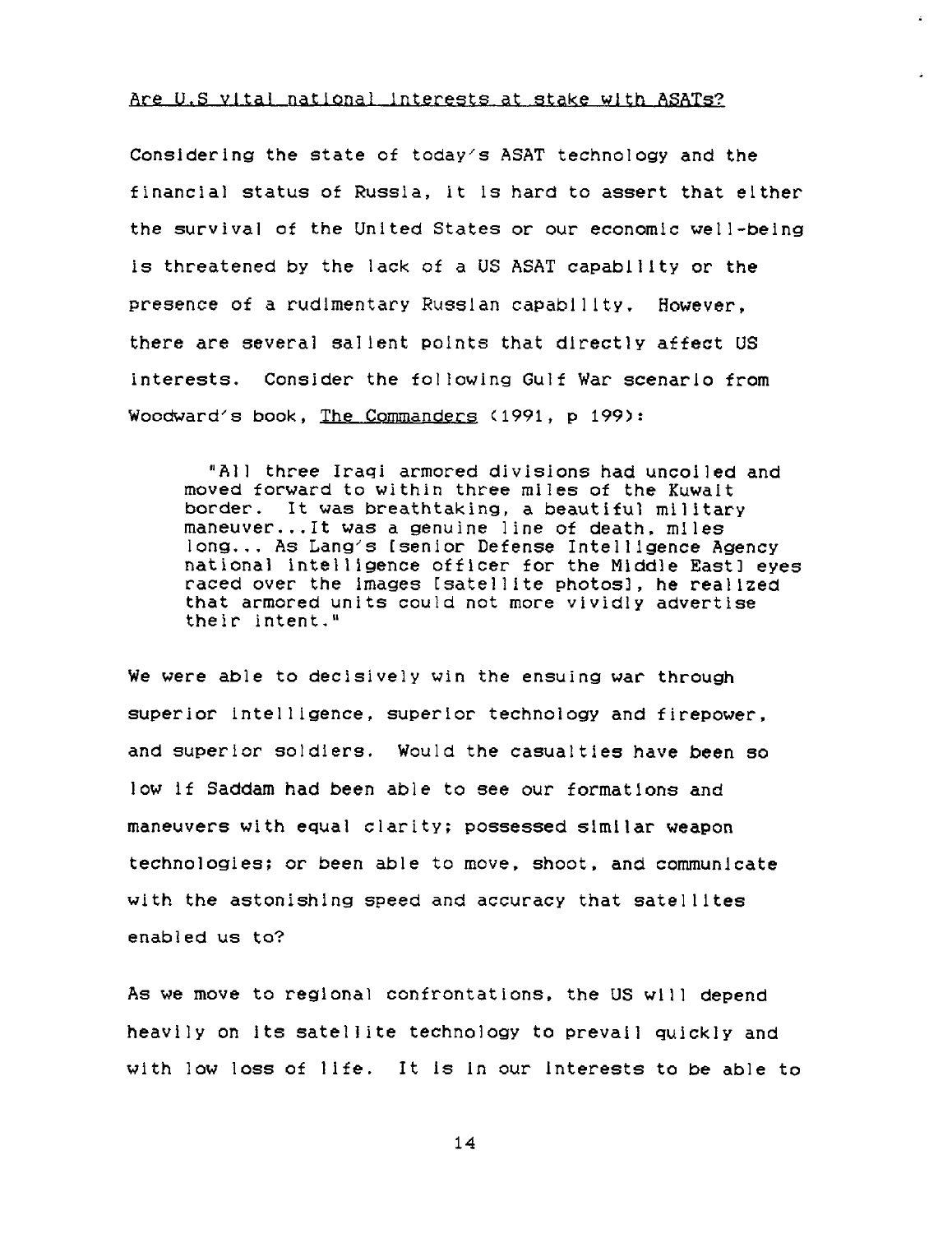exploit space freely for executing our mllltary responsibilities. Addltionally, the next century wlll see increasing economic uses of space raising the stakes for our country.

## Conclusions on ASAT policy issues

ASAT threat. The Russians possess the demonstrated capability, though not practiced in ten years, to destroy low-earth orbit satellites. Space played an important role for the United States In Desert Storm. Hany Third World countries will gain access to battle information from space systems, and some could develop a rudimentary ASAT capability with available technology.

Space sanctuary. There are powerful emotlonal and logical arguments to keep from extending the space battleground. These are rooted in a variety of peaceful, strategic, and physics reasons. The fundamental question is whether we have ever managed to keep any terrestrial media as a sanctuary, except in very limited ways (such as a church) and only at the will of the powerful (such as Switzerland In World War II).

Space arms race. ASAT critics believe the development of a US ASAT capability will lead to a destabilizing arms race that will be extremely expensive. Questions exist about who has the strength to conduct such an arms race.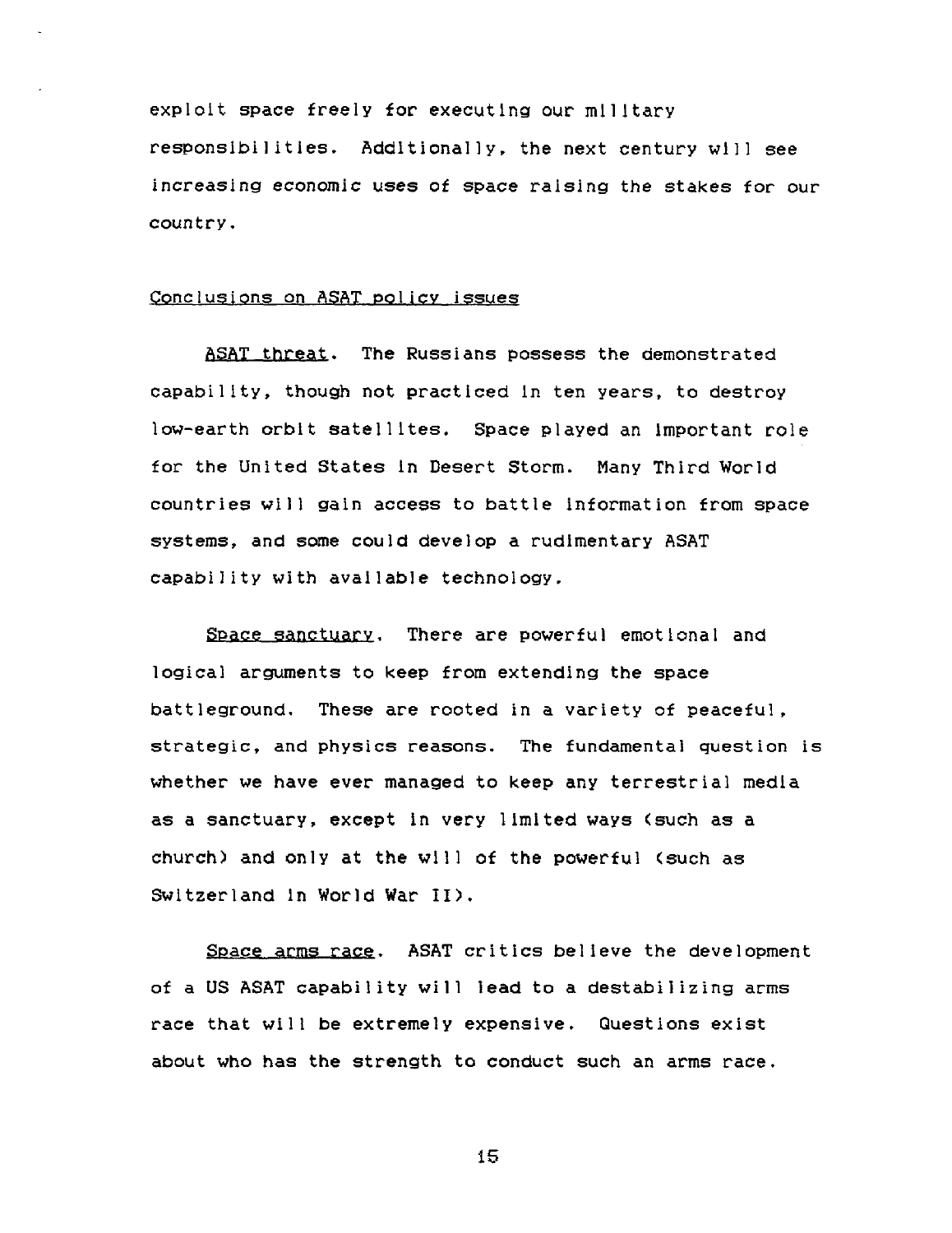Arms control. There is intense debate on whether an ASAT treaty could be verlfled and enforced, slnce antisatellite actions may be ambiguous and there aren't ways to derive intentions. Arms control advocates admit the difficulties with treaties, but contend an arms race in space is the unpleasant alternative.

U.S vital national Interests. Though not confronted wlth the imminent destruction of the US or *our* economy, the US has signlflcant ml]Itary and economic Interests In maintaining free access to space and the capability to deny potential adversaries the use of space. ASATs may enable us to control the space environment and prevent a potential enemy's use of it.

### **DOMESTIC POLITICAL SITUATION FOR ANTISATELLITE WEAPONRy**

### Executive support for ASAT is wanlna

For twelve years (1980 to 1992), national space policy strongly supported ASAT development and deployment. However, this strong support, from the President, National Space Council, Secretary of Defense, and Chairman of the Joint Chiefs of Staff posltlons, was unable to move US ASAT capabilities forward in a major way.

Significantly, the Bush Administration appeared to have backed off the importance of ASATs in their last published National Security Strategy (White House, 1998), which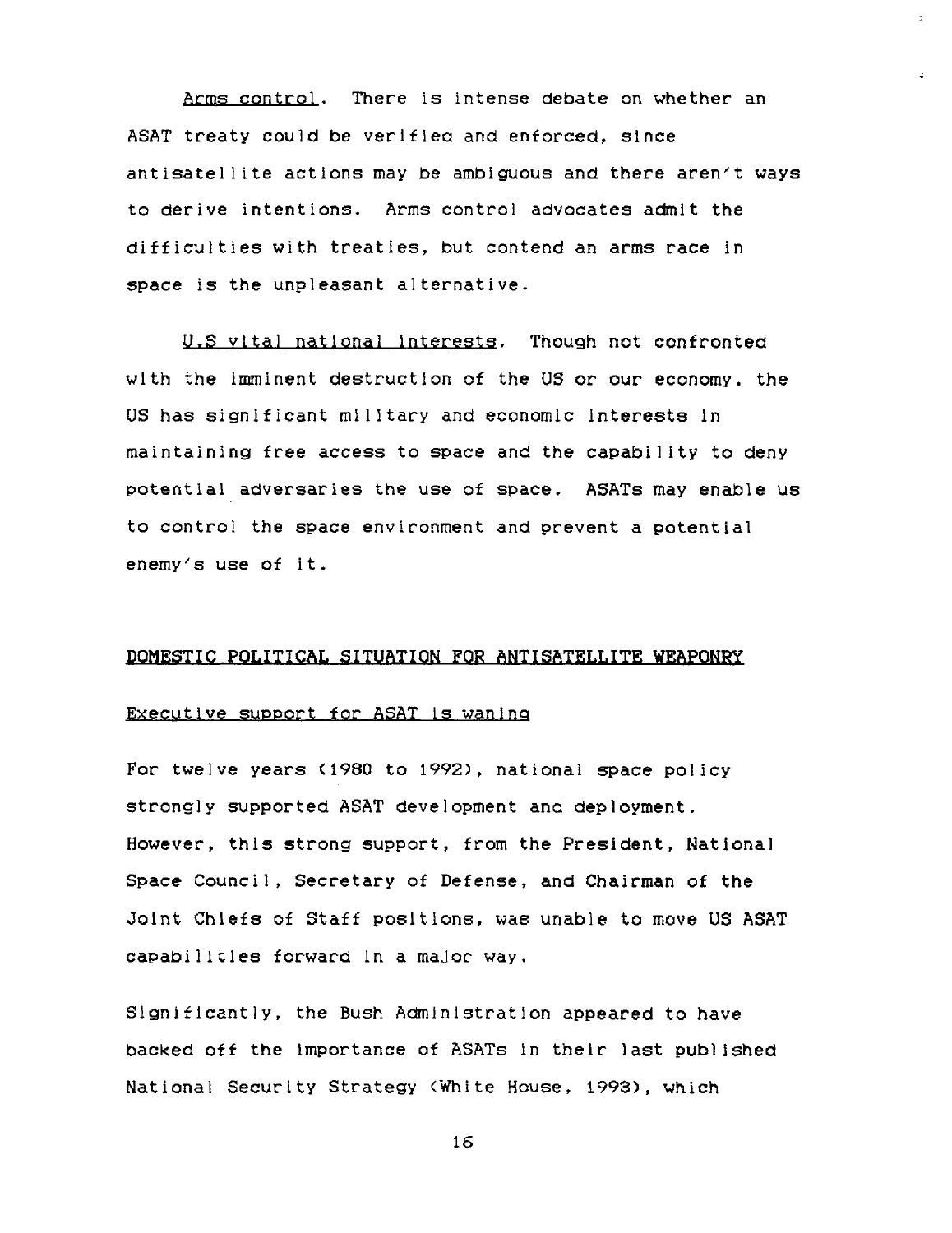doesn't address ASAT policy statements. This was a marked departure from the previous National Security Strategy (White House, 1991) and National Space Policy (White House, 1989), which made multiple, explicit references to the need for developing and deploylng an ASAT capability.

The perceived diminished threat, coupled with immense pressures on *our* budget, helped change defense priorities. ASAT is one of the controversial programs that may see reduced executive support. President Clinton has not spoken directly to the issue; however, he has spoken *out* against space-based weapons for the Strategic Defense Initlatlve (Thompson, 1992, p. 15). Importantly, two of his key staff, the Vice President and Secretary of Defense, have gone on record opposing ASAT weaponry.

Vice President Gore consistently voted agalnst ASAT weaponry when he was in the Senate <Congresslona] Digest, 1988 to 1992). He will probably have significant influence on space policy, especially against ASATs, since he will chair the National Science, Technology and Space Council (Lawler, 1993, p. 4). He was also the chairman of the Senate Science, Commerce, and Transportatlon *subcommittee* (Barone, 1992), so he likely retalns some [nfIuentlal ties in the Senate related to ASAT.

The *Secretary* of Defense, the Honorable Les Aspin, led the House fight against ASAT when he was a Representative. As late as May, 1992, his House Armed Services Committee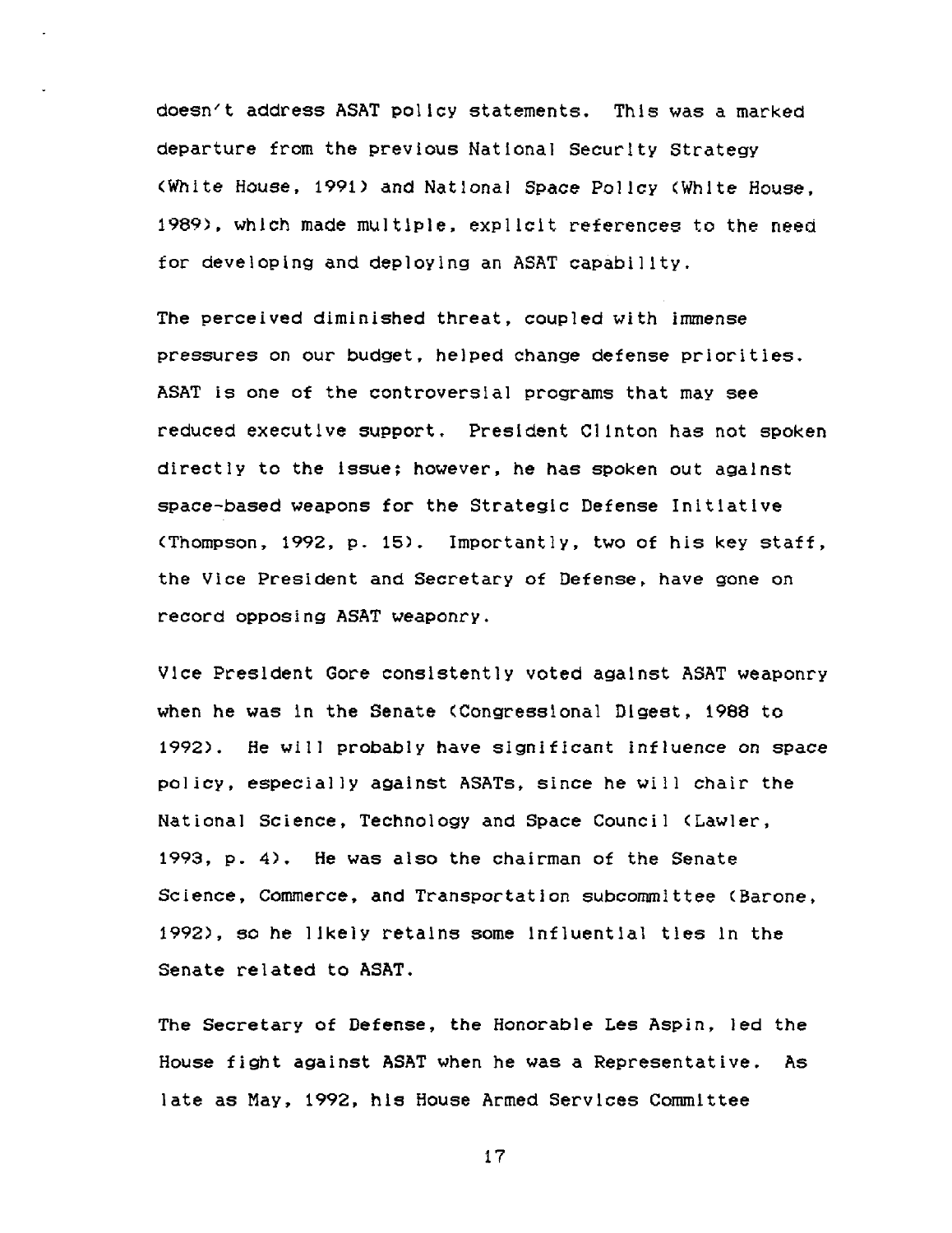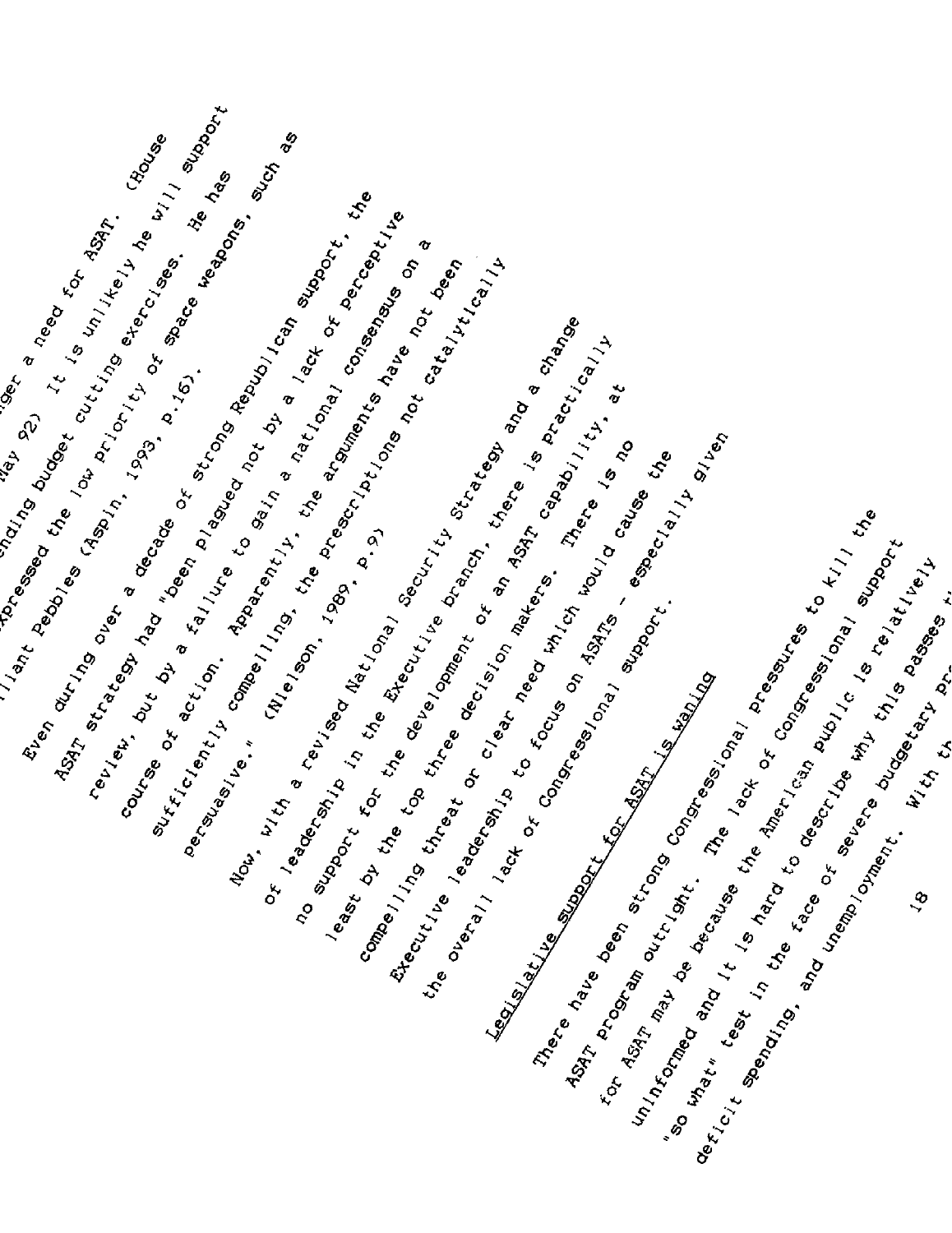Soviet Union, there just does not appear to be a threat to the US.

In fact, during the Fiscal Year 1993 budget deliberations, the House Armed Services Committee, under Representative Les Aspln CD-WI), noted In their committee report:

Previous arguments for continuing even a meager program for antisatellite (ASAT) weapons was a hedge against the Soviet Union as the only country in the world that had tested an ASAT weapon. Now that the Soviet Union has dissolved and the United States is working on more cooperative efforts with the Commonwealth of Independent States (CIS), the committee does not believe that it is necessary to continue with our kinetic energy and directed energy ASAT programs. (House Resolution I02-527, 1992)

The Senate was not convinced the threat evaporated. In the joint commlttee report on the National Defense Authorization Act for Fiscal Year 1993, the conferees noted:

"that the Army's current kinetic ASAT weapon system is being developed to counter Soviet (now Russian) satellites. At the same time, the number of Third World nations that are gaining access to data derived from satellites" is Increasing. (House Resolution 102-966, Oct 92)

Concerned with a possible third world threat, the Senate restored minimal FY 93 funding, and it was approved in the conference bill that was later passed.

The overall Congressional picture is mixed but predominantly leaning against ASAT. The House is likely to continue its opposition to ASAT development and the Senate will likely counterbalance that view to some extent. However, with no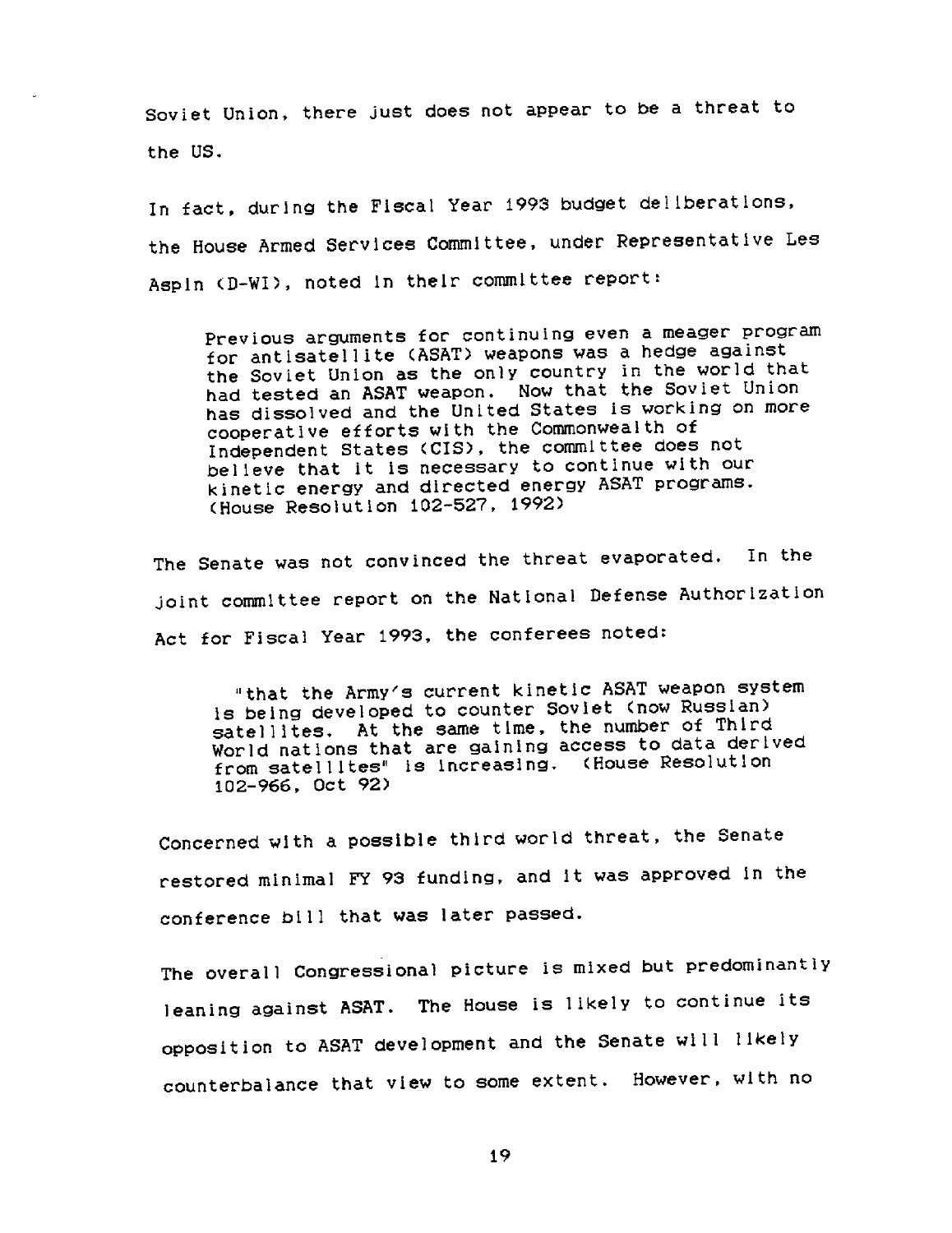support from the White House or Secretary of Defense, it is unlikely ASAT will survive in its present form.

### Conclusions on the domestic political situation on ASAT

In the past year, a significant shift occurred with decreased executive and legislative support for ASAT. The Administration Is not likely to support development of ASAT weapons, if previous history on the President, Vice President, and Secretary of Defense hold true.

Congress is likely to remain largely opposed to ASATs, especially in the House. Senate support for ASAT may waiver without Executive Branch support.

Many players are involved with a decision on ASAT; most are opposed or indifferent, The uniformed military remains convinced of a requirement for the weapon, since there are fielded capabilities (Russia), the possibility of third World ASATs within a decade, and the potential need for a US ASAT In a regional contingency.

### **OPtiONS FOR US ASAT PROGRAMS**

The military must consider its options for the US ASAT program, given this disconnect between our polltlca] and military strategies. The military could choose from a spectrum that includes these three examined paths: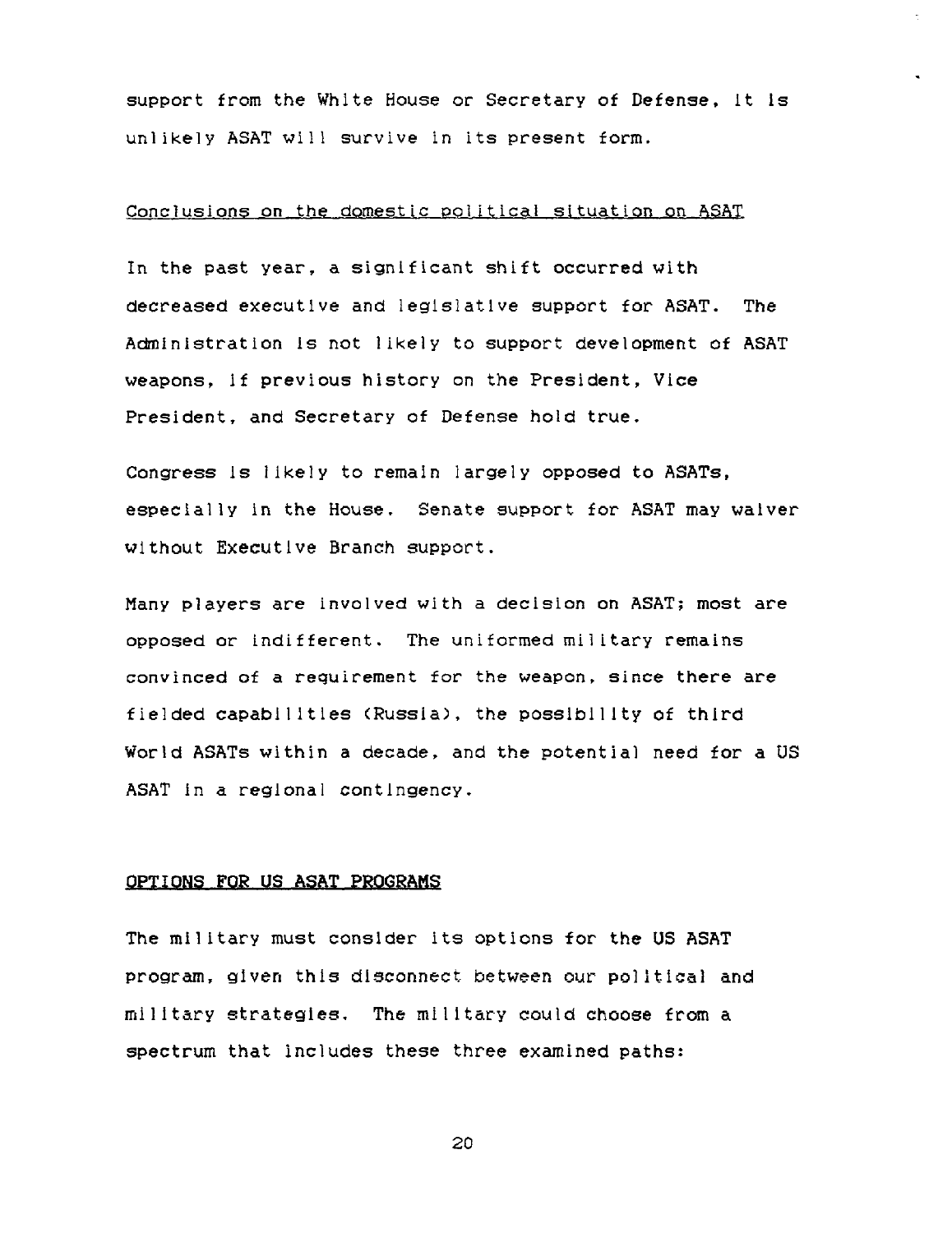- Maintain the status quo and continue the present approach of developlng a ground-based ASAT system for deployment. At present funding levels, it *would* take up to 20 years to deploy a system.

- Radically revamp the program and pull ASAT program from the acquisition process and pursue prototype technologies.

- Stop all work for now. Negotlate an ASAT ban.

Each will be considered, followed by a recommendation.

### Maintain the status auo

This option includes leaving the ASAT program in the acquisition process, maintaining minimal funding around \$25 million annually, and striving for an ASAT deployment capability.

Pro. There's still a defined requirement. Thls maintains Congressional and Office of the Secretary of Defense oversight on the ASAT program.

Con. This option is politically and financlally dead. At \$25 million, thls is not an executable acquisition strategy, There is practically no executive or legislative branch support. There is no public support, The Army is backing away from its support, in a declining budget environment, due to higher priorities. It would not give a capability for many years, against an evolving and uncertain threat.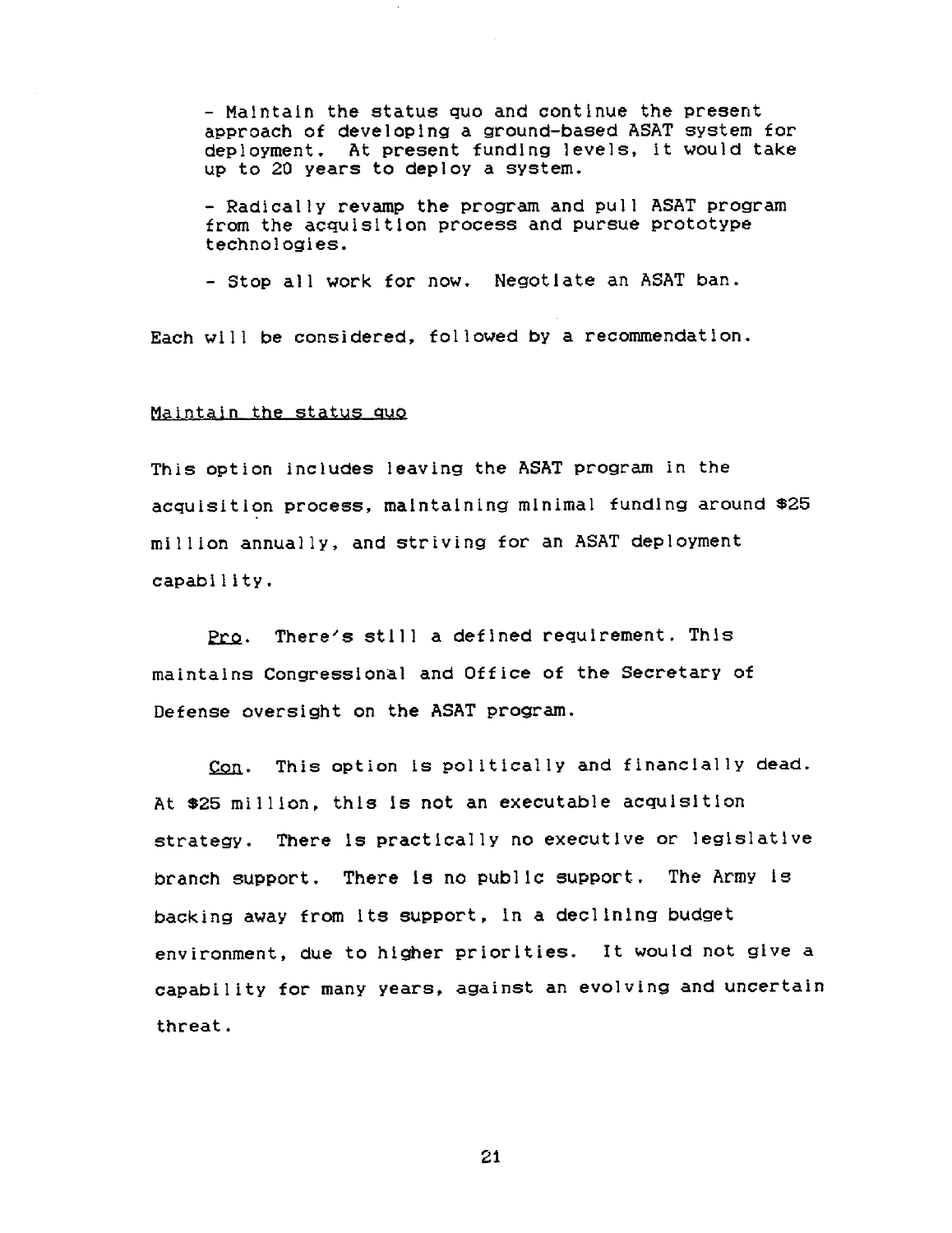Radically revise the ASAT program. This option involves pulling the ASAT program from the acquisition process and breaking it down into a number of key technologies essential to demonstrate an ASAT system. An ASAT program per se would go away. The key technologies would be spread to the most competent executing agents. A technology manager would oversee technology progress and address technology integration issues.

prQ. This program would help maintain technical superiority for key items, while killing the development of an integrated ASAT weapon. Dual use technologies could help build a consensus for individual experiments. None of the experiments would be an ASAT experiment.

An example could be a precision location and identification experiment for space objects. This experiment would have a dual use - collision avoidance for commercial and military spacecraft, as well as targeting information for an ASAT. Another example might be debris research to understand what must be done to protect spacecraft from debris. This would provide safety Information as well as survivability information for US spacecraft. It might also reveal lethality mechanisms. Defensive satellite concepts could also be explored.

The distributed research on key technologies would still need to be integrated for potential ASAT applications. A technology manager, either in the servlces, or at the

?2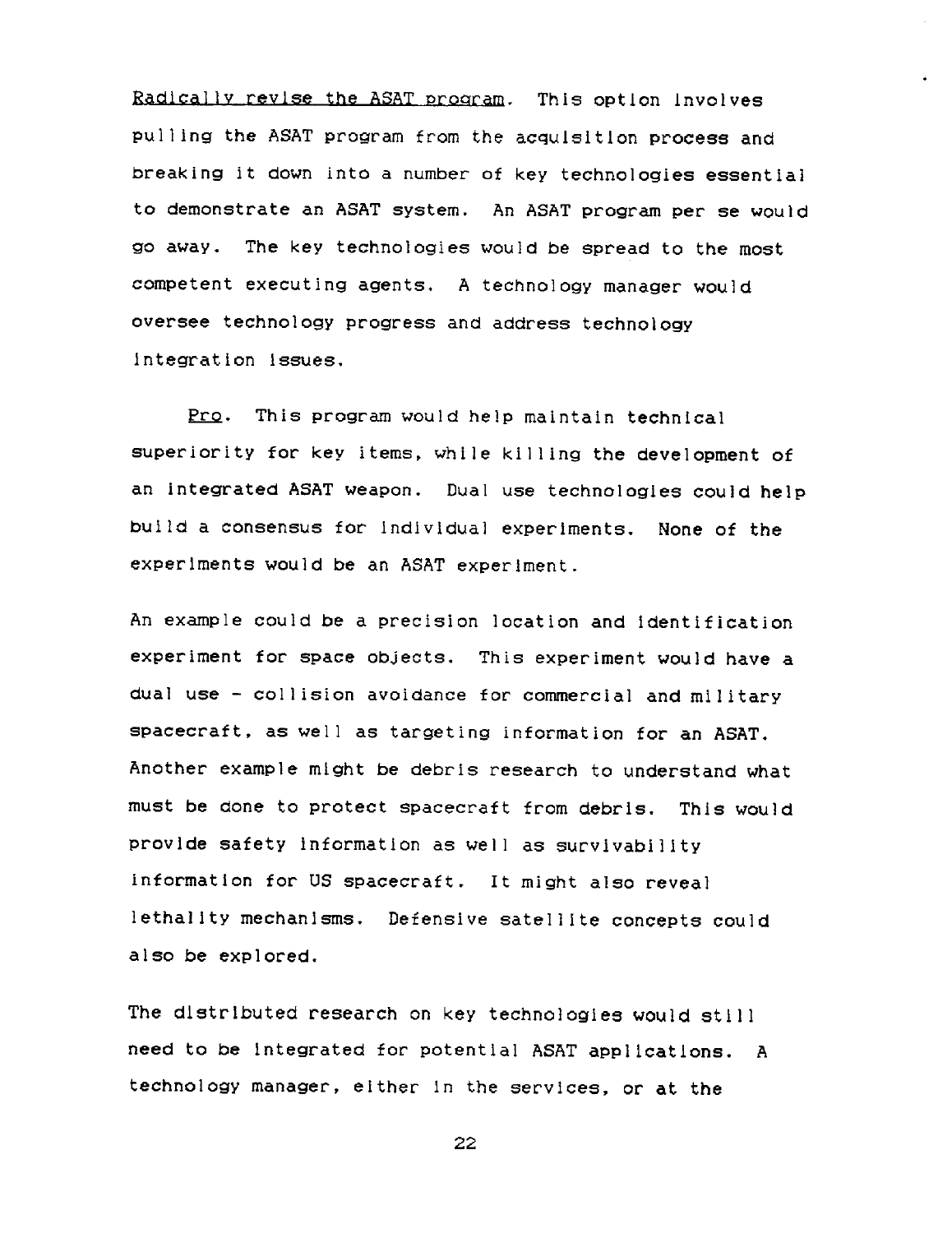Advanced Research Projects Agency, could pull together the different technology threads into a potential ASAT application. Such work was done with the Patriot mlssile, which enabled the Patriot to field an anti-missile capability, even though this was not the primary purpose.

Con. Technical integration of key technologies without a prototype can lead to no realistic solutions. Additionally, Congress might charge that the services are just trying to hlde the program. However, there is a difference between fundamental and applied research, versus demonstration and validation. Technical management of multiple technical efforts is also difficult to keep the researchers focused.

### Stop all ASAT work

This option Is pretty straightforward - cancel the ASAT program. Don't do any more work.

Pro. This option would have some strong political support. As well, there are arguments the system is not necessary at this time, It stops controversial work and frees up at least \$25 million. The US will not be perceived as threatening space warfare and will stand on a strong moral ground to negotiate prohibitions to ASAT weaponry.

Con. This option ignores the fact that ASAT capabilities already exist, they may spread in the next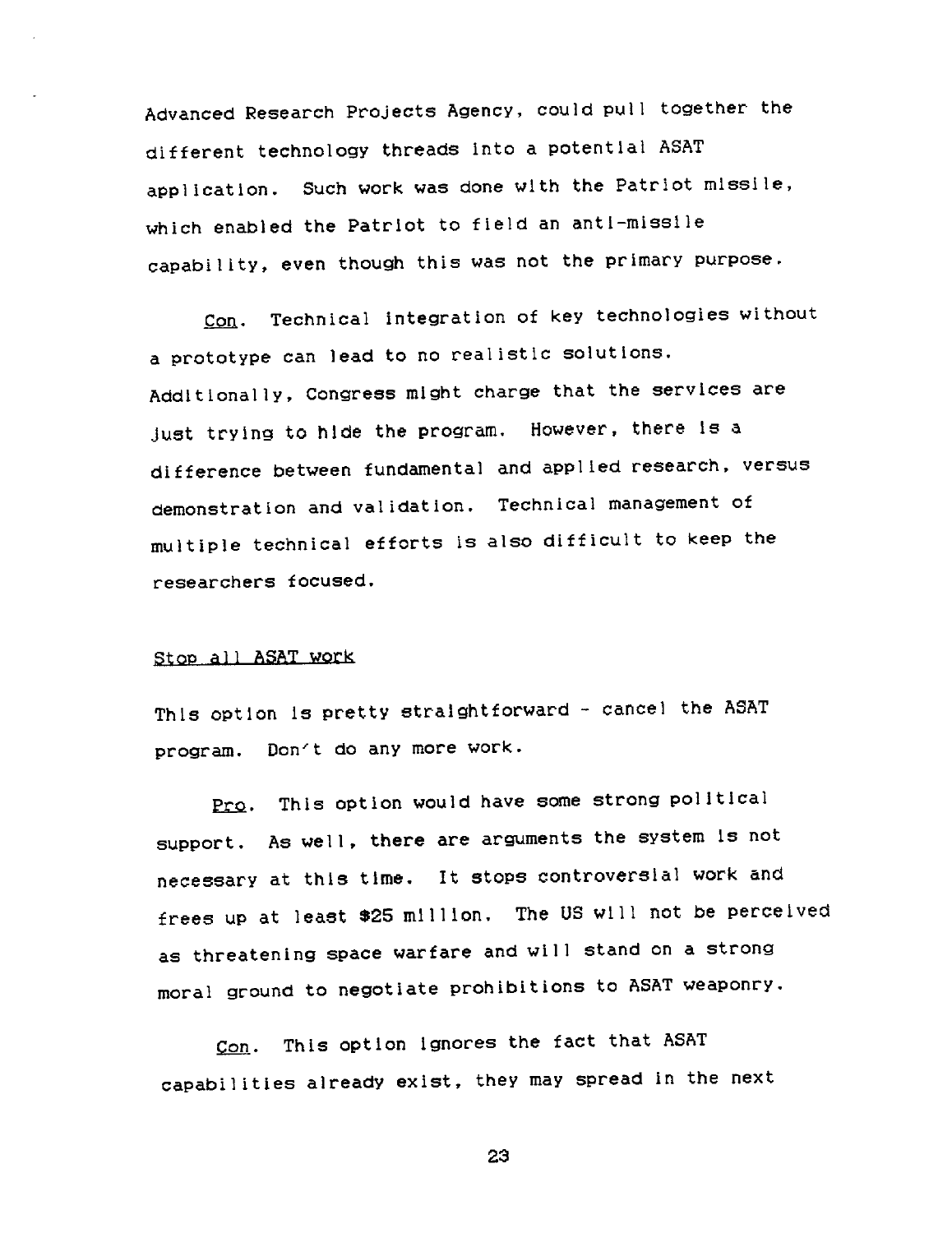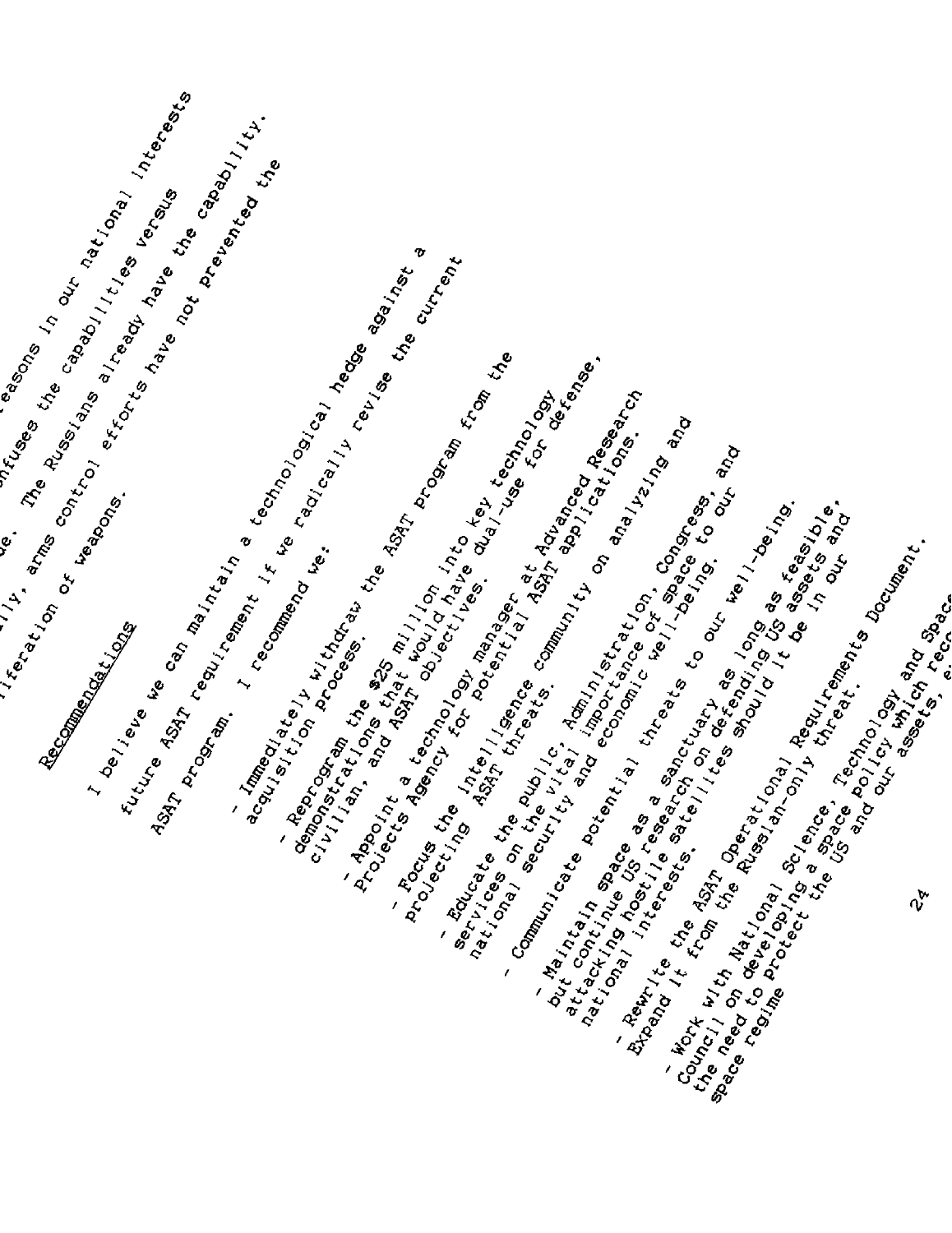#### References

- Aspin, Rep Les. (1993, February 15-21). Space Shots, Address to ADPA Convention. Space News. p.16.
- Barone, Michael & UJifusa, Grant. (1992) The Almanac of American Politics 1992. Washington DC: National Journal.
- Chadbourne, Robert & Richardson, Earl. (1993, Jan 29). Washington DC: Pentagon personal interview.
- Collins, John M. (1989). Military Space Forces: The Next 50 years. New York: Pergamon-Brassey's.
- Congressional Digest excerpts. (1988 to 1992). Washington DC: Secretary of the Air Force Legislative Liaison Office.
- Copaken, Robert. (1992). Notes from First Semester Economics class. Ft. McNalr: Industrial College of the Armed Forces.
- Hughes, Peter C. (1991). Satellites Harming Other Satellites. Ottawa, Canada: The Division.
- Hughes, Robert C. (1990). SDI: A View From Europe. Washington DC: National University Press.
- Hughes, Robert C. (1993). Class notes from ASAT debate.
- May, Michael M.; Miller, Barry; Perry, William J.; Ralston, Theodore; Scowcraft, Brent; Stares, Paul B.; Wheelon, Albert. (1988). Seeklna Stabilltv In Space: Antl-satelllte Weapons and the Evolvlna Space Reaime. Insert into the Congressional Record, 100/2. Washington DC: Congressional Record.
- Moorman, LtGen Thomas S. (1992, Spring). Space: A New Strategic Frontier. Airpower Journal.
- National Defense Authorization Act for Fiscal Year 1993. (1992, May 19). House Resolution 102-527, Full House Report. Washington DC: Congressional Record.
- National Defense Authorization Act for Fiscal Year 1993. (1992, Oct I). House Resolution 102-966, Conference Committee Report. Washington DC: Congressional Record.
- National Security Strategy of the United States. (1991). Washington DC: The White House, Government Printing Office.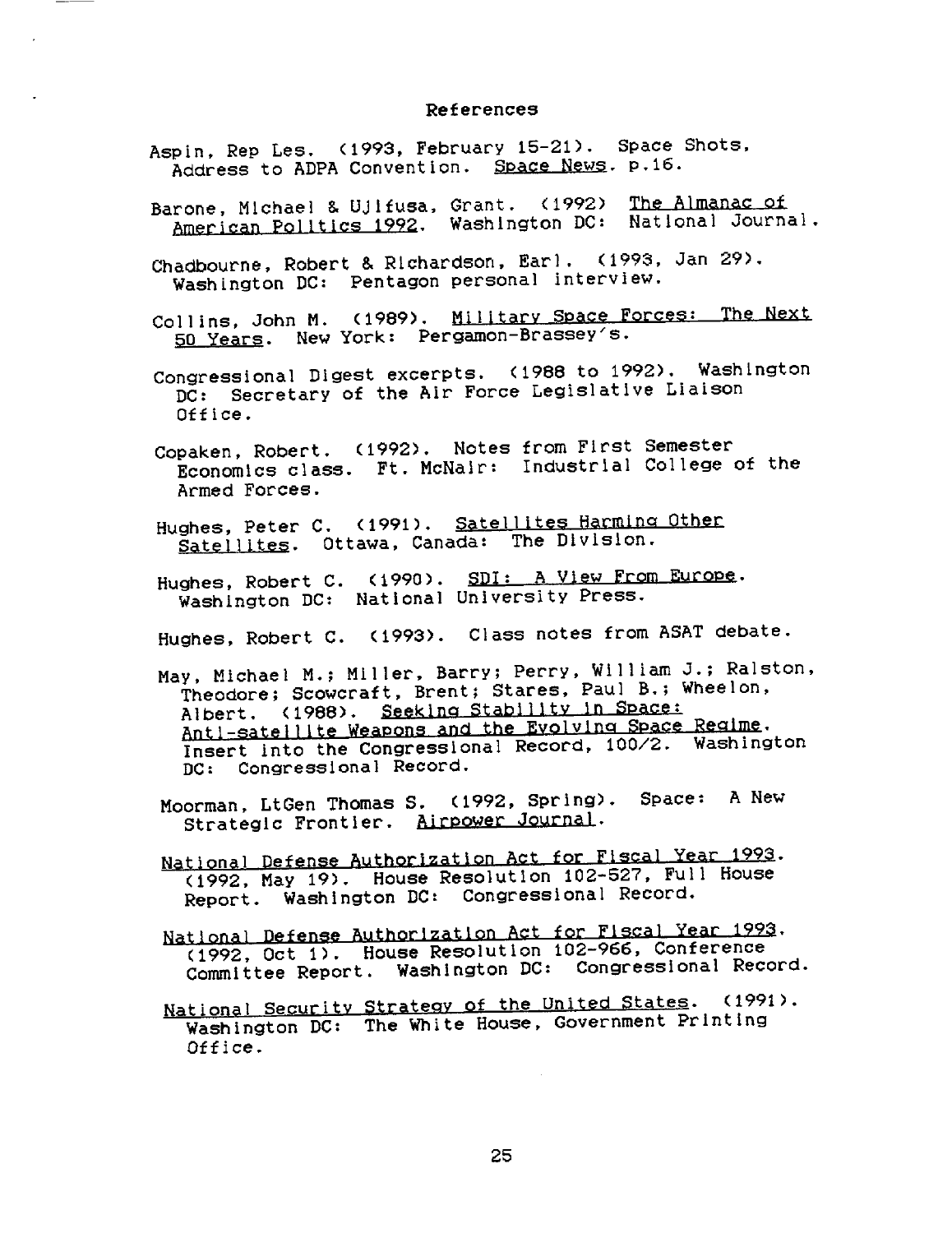- National Security Strategy of the United States. (1993). Washington DC: The White House, Government Printing Office.
- National Space Policy. (1989). Washington DC: The White House, Office of the Press Secretary.
- Nielsen. Paul D. (1989) "Antisatellite Weapons: A Strategic Analysis". National War College: Research Report NWC SSP 89-14.
- Petersen, Steven R. (1991, May). Space Control and the Role of Antisatellite Weapons. Maxwell AFB. AL: Air University.
- Smith, Marcia S. (1992, November 12). U.S. Space Programs. Washington DC: Congressional Research Service,
- Smith, Marcia S. (1991, September 24). ASATs: Antisatellite Weapon Systems. Washington DC: Congressional Research Service.
- Space Policy for the 1990s. (1993, January). Conference in Crystal City, VA.
- Stares, Paul B. (1987). Space and National Security. Washington DC: The Brookings Institute.
- Thompson, Loren B. (1992). Bill Clinton's View on National Security: An Assessment. Washington DC: Georgetown University.
- Thurbach, Ralf-Peter, (1988). Overview of the Commercial Space Market. In Space Commerce: Proceedings of the Second International Conference and Exhibition on the Commercial and Industrial Uses of Outer Space. New York: Gordon and Breach Science Publishers.

Woodward, Robert, (1991). The Commanders.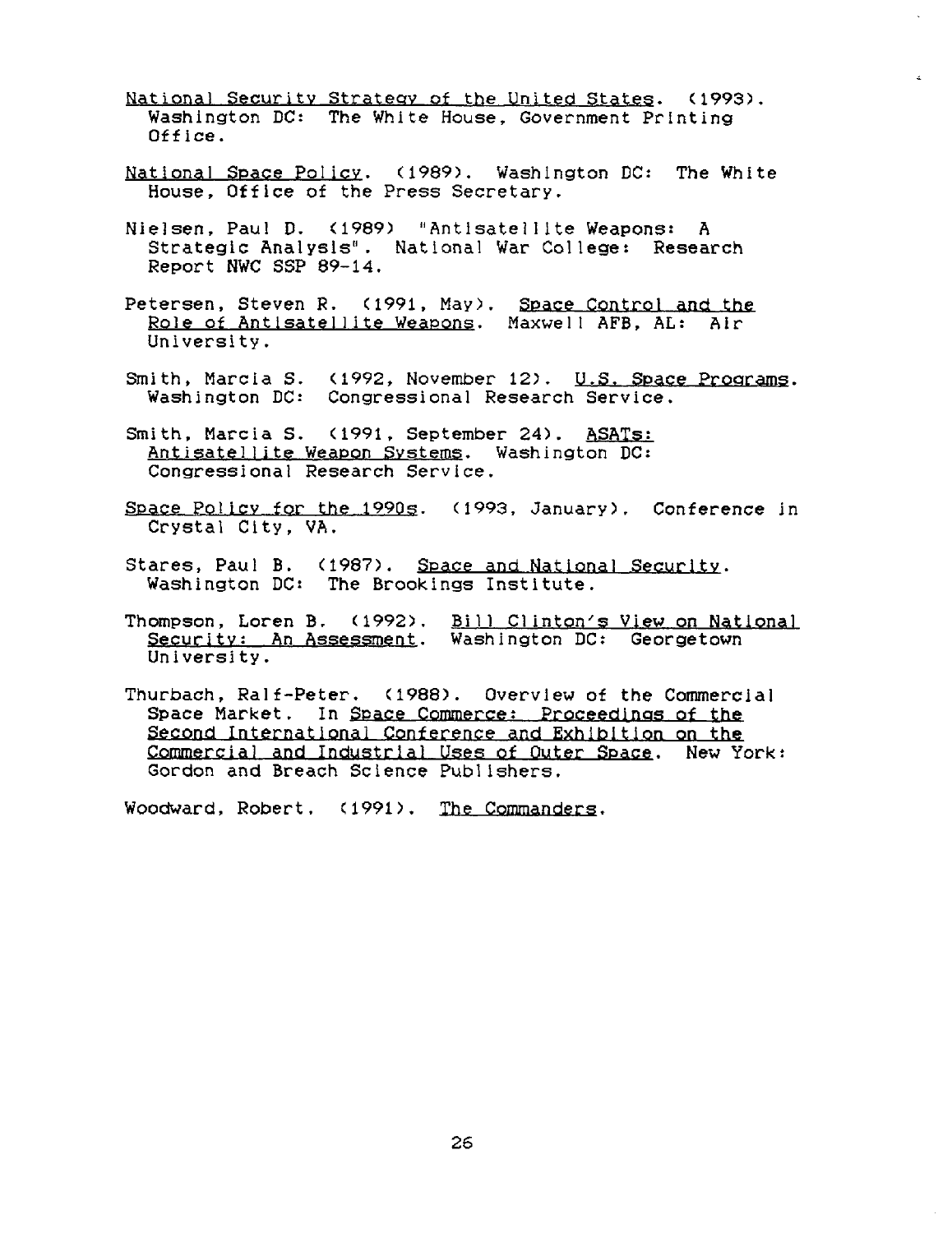### Bibliography

- Aspen Strategy Group. (1986). Anti-satellite Weapons and the U.S. Mi]itarv Policy. Lanham, Md: University Press of America.
- Burkett, Daniel L. II. (1989, December 15). "The U.S. Anti-Satellite Program: A Case Study in Decision Making". Ft. McNair DC: National War College. Research Report NWC  $90 - 44.$
- Chisolm, Robert H. (1984, June). On Space Warfare: Military Strategy for Space Operations. Maxwell AFB, AL: Air University.
- DaCosta, Robert. (1984, August). A Response to the Union of Concerned Scientists. Science, p. 39.
- Fletcher School of Law and Diplomacy. (1982). International Securltv Dlmensions of Space. Cambridge, MA: Institute for Foreign Policy Analysis, Inc.
- Lawler, Andrew. (1993, February 15-21). Single Council to Handle U.S. Space, Science and Technology. Space News. p.4.
- National Military Strateav of the United States. (1992, January). Washington DC: U.S. Government Printing Office.
- Outer Space: What Should United States Government Policy Be Toward the Region Beyond Earth's Atmosphere? (1990). Senate, 101st Congress, 2nd session, Document 101-24. Washington DC: Congressional Research Service.
- Rouge, Joseph D. (1983, August). The Application of A Strateav-Plannlna Framework to Space. Maxwell AFB AL: Airpower Research Institute, Research Report AU-ARI-83-14, Air University Press.
- Schnelzer, Garry A. (1985, April). "Antisatelllte Weapons: Are They a Valid Bargaining Chip?" Ft. McNalr DC: National War College.
- USSPACECOM Pamphlet 2-I. (1990, March 27) Doctrine for Sp~¢e Control Forces. Petersen AFB, CO: United States Space Command.